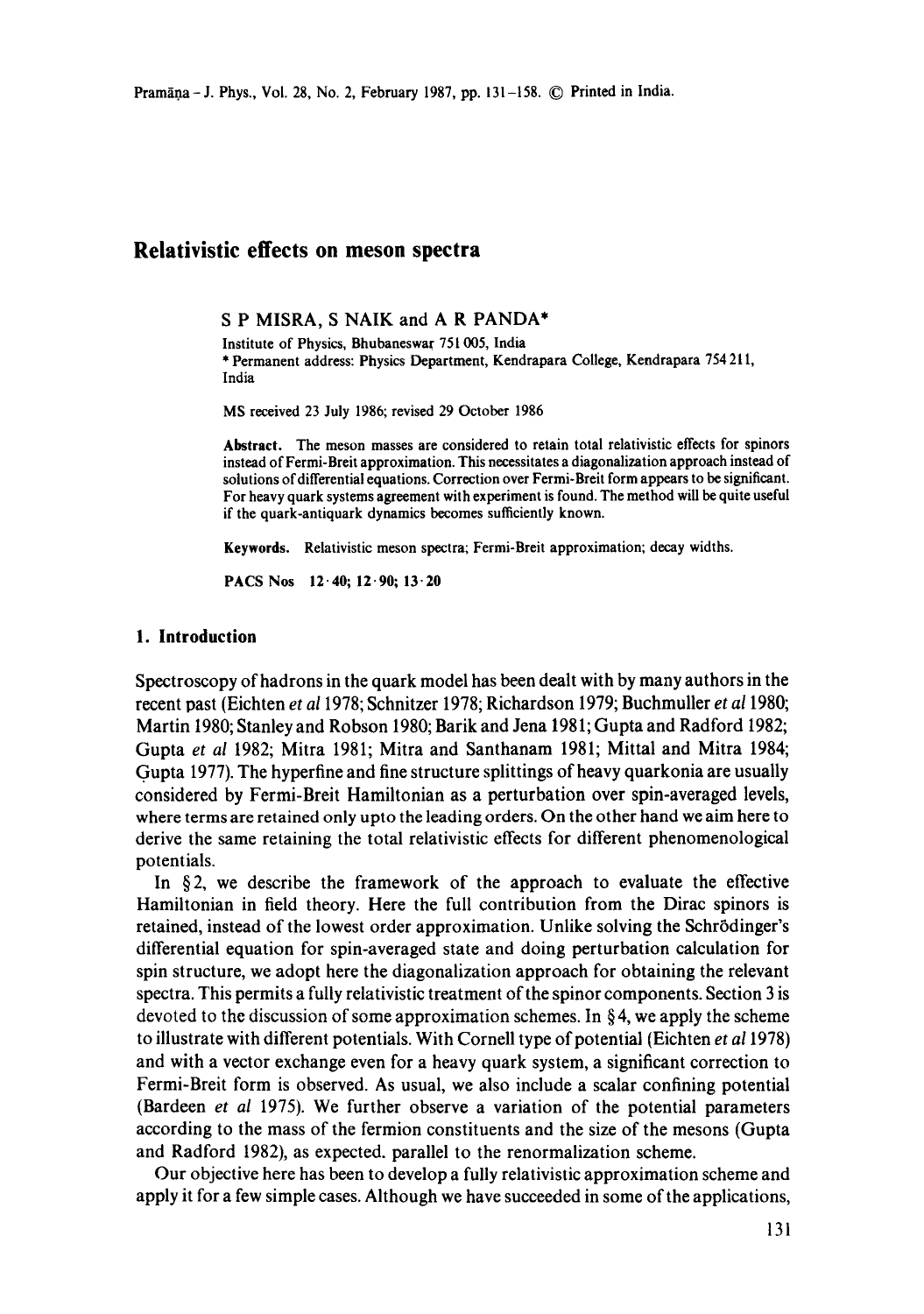it appears that the problem should be really tackled when we can be in a position to *derive* the potential. The method indicated here will enable us to obtain full relativistic corrections in such an eventuality. It is quite possible that the calculations of lattice QCD may help us in this direction.\*

## **2. General theory**

As mentioned earlier, we consider here the matrix elements of the Hamiltonian operator for an enumerable quark-antiquark basis and then diagonalize this operator as approximated by a finite number of elements of this basis. We retain the fourcomponent Dirac spinors instead of making Fermi-Breit approximation.

## 2.1 *Effective Hamiltonian*

We first consider the potential in the context of quantum chromodynamics (QCD) as an illustration, and later, introduce phenomenological potentials. Thus, in the second order in quantum chromodynamics (QCD) the S-matrix element corresponding to one-gluon exchange will simply be related to the *effective* potential  $v(x)$  by the equation,

$$
S_2 = \frac{(-i)^2}{2!} \int \left[ \sum \overline{Q}(x) \gamma^{\mu} \frac{\lambda_a}{2} Q(x) \overline{\tilde{Q}}(y) \gamma^{\nu} \frac{\lambda_0}{2} \tilde{Q}(y) \right] d^4 x d^4 y
$$
  
\n
$$
\times \frac{i g^2}{(2\pi)^4} D_{\mu\nu}(q) \exp \left[ -i q \cdot (x - y) \right] d^4 q
$$
  
\n
$$
\equiv (-i) \int v(x) d^4 x. \tag{1}
$$

In the above, we choose the Coulomb gauge (Berestetskii *et al* 1971) such that  $D_{00}(q) = 1/q^2$ ,  $D_{0i} = D_{i0} = 0$  and  $D_{ii}(q) = (-\delta_{ij} + q_i q_j/|q|^2)/q^2$ . This yields

$$
v(x) = -\frac{1}{(2\pi)^4} \int \left[ \cdot \bar{Q}(x) \gamma^{\mu} \frac{\lambda_a}{2} Q(x) \bar{\tilde{Q}}(y) \gamma^{\nu} \frac{\lambda_a}{2} \tilde{Q}(y) \right]
$$
  
 
$$
\times g^2 D_{\mu\nu}(q) \exp(-iq(x-y)) d^4 y d^4 q.
$$
 (2)

In general,  $v(x)$  will be a function of space and time.  $Q(x)$  and  $\tilde{Q}(y)$  in (2) represent the *four-component* quark annihilation and anti-quark creation operators (Misra 1978). For such quark field operators *for hadrons at rest* a specific *time dependence* had been suggested (Misra 1978). It was considered, *as an approximation scheme,* that  $Q(x) = Q(x) \exp(-ik_1^0 t)$  where  $k_1^0$  is the energy value of the quark Q in the hadron *at rest, and is a constant. We shall presently see that with this assumption*  $v(x)$  *in (2) will* become independent\*\* of  $x^0 = t$ . We thus have in equation (2), when we consider hadrons at rest,  $\overline{Q}(y)=\overline{Q}(y)exp(-ik_2^0 y^0)$  and  $\overline{Q}(y)=\overline{Q}(y)exp(ik_2^0 y^0)$ , with the same value  $k_2^0$  since both  $\tilde{Q}$  and  $\tilde{Q}$  corresponding to the same constituent antiquark of the

<sup>\*</sup> One example of this type is by one of the authors (Naik 1986) with a mean field approximation.

<sup>\*\*</sup> The assumption considered implies that the *constituent* quark field operators (Misra 1978) yield quarks with variable momentum but fixed energy. The theoretical situation however is unclear (Caswell and Lepage 1978).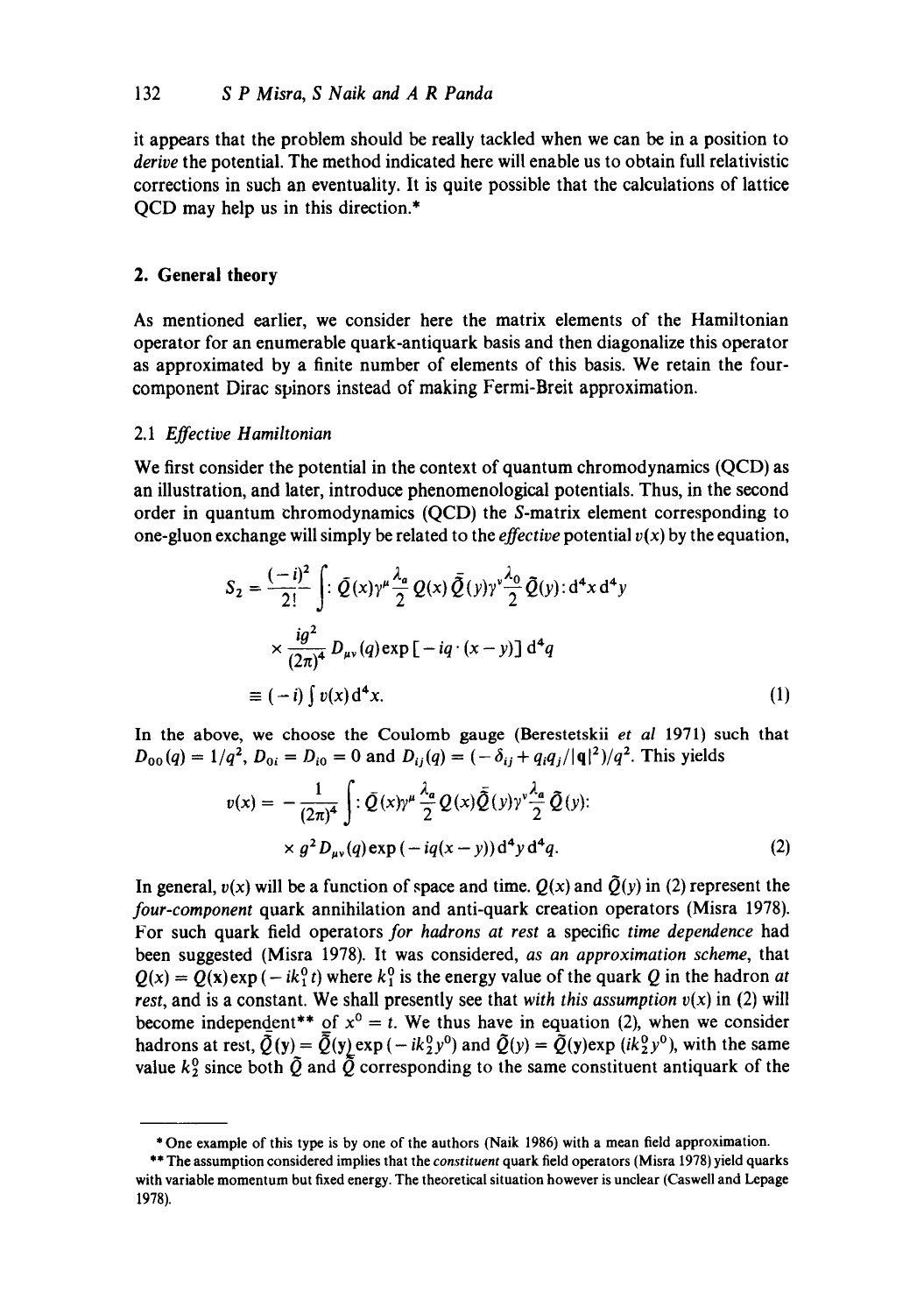hadron under consideration<sup>§</sup>. Hence, when  $v(x)$  is applied to hadrons at rest, as will be case for hadron spectroscopy §§,  $y^0$  and  $q^0$  integrations in (2) can be trivially performed, and we obtain that

$$
v(\mathbf{x}) = -\frac{1}{(2\pi)^3} \int \, : \, \bar{Q}(\mathbf{x}) \gamma^{\mu} \frac{\lambda_a}{2} Q(\mathbf{x}) \, \bar{\bar{Q}}(\mathbf{y}) \gamma^{\nu} \frac{\lambda_a}{2} \, \tilde{Q}(\mathbf{y}) \, : \n\mathrm{d}q \, \mathrm{d}\mathbf{y} \cdot g^2 \cdot D_{\mu\nu}(q) \exp(i\mathbf{q} \cdot (\mathbf{x} - \mathbf{y})).
$$
\n(3)

The time independence of the potential "density" in (3) as advertised may be noted. This fact is only true when we consider the operator  $v(x)$  applied to the hadrons in their rest frame (Misra 1978) as for hadron spectroscopy, and, is true to the extent quarks in hadrons at rest occupy *fixed* energy levels.

We can rewrite (3) as

$$
v(\mathbf{x}) = \frac{1}{(2\pi)^3} \int \left[ : \bar{Q}(\mathbf{x}) \gamma^{\mu} \frac{\lambda_a}{2} Q(\mathbf{x}) \bar{Q}(\mathbf{y}) \gamma_{\mu} \frac{\lambda_a}{2} \bar{Q}(\mathbf{y}) : + : \bar{Q}(\mathbf{x}) (\gamma \cdot \mathbf{q}) \frac{\lambda_a}{2} Q(\mathbf{x}) \bar{Q}(\mathbf{y}) (\gamma \cdot \mathbf{q}) \frac{\lambda_a}{2} \bar{Q}(\mathbf{y}) : / |\mathbf{q}|^2 \right] \times \bar{V}(\mathbf{q}) \exp(i\mathbf{q} \cdot (\mathbf{x} - \mathbf{y})) d\mathbf{q} d\mathbf{y}, \tag{4}
$$

where we have substituted

$$
\widetilde{V}(\mathbf{q}) = g^2(|\mathbf{q}|)/|\mathbf{q}|^2 = 4\pi\alpha_s(Q)/Q^2.
$$
\n(5)

In (5), we have in mind, the renormalization group improved perturbation theory (Marciano and Pagels 1978) and, we may have, e.g. a *phenomenological* extrapolation of  $\alpha_s(Q)$  to the infrared regime given as

$$
\alpha_s(Q) = \frac{12\pi}{(33 - 2n_f)} / \log\bigg(1 + \frac{Q^2}{\Lambda^2}\bigg),\tag{6}
$$

as considered by Richardson and others. The potential in coordinate space is given as

$$
V(\mathbf{r}) = (2\pi)^{-3} \int \tilde{V}(\mathbf{q}) \exp(i\mathbf{q} \cdot \mathbf{r}) d\mathbf{q}.
$$
 (7)

Whenever we take a *phenomenological* central potential (Rosner 1981) the identification will be made by (7), where while doing this it is to be recognised that the colour degree of freedom is still present in (4).

We now proceed to evaluate the *operator* part of (4), which, with the four-component structure of the operators will give rise to orbital, hyperfine, spin-orbit and tensor operators in the nonrelativistic limit (Berestetskii *et al* 1971; Rosner 1981), and in the general case will include momentum (velocity) dependence in the potential arising as

<sup>§</sup> The fact that having energy dependence as suggested may be a reasonable approximation finds further support (Biswal and Misra 1982; Misra 1983).

<sup>§§</sup> The idea may be good only for hadrons at rest. Otherwise one may take relativistic Bethe Salpeter equations (e.g. Mittal and Mitra 1984).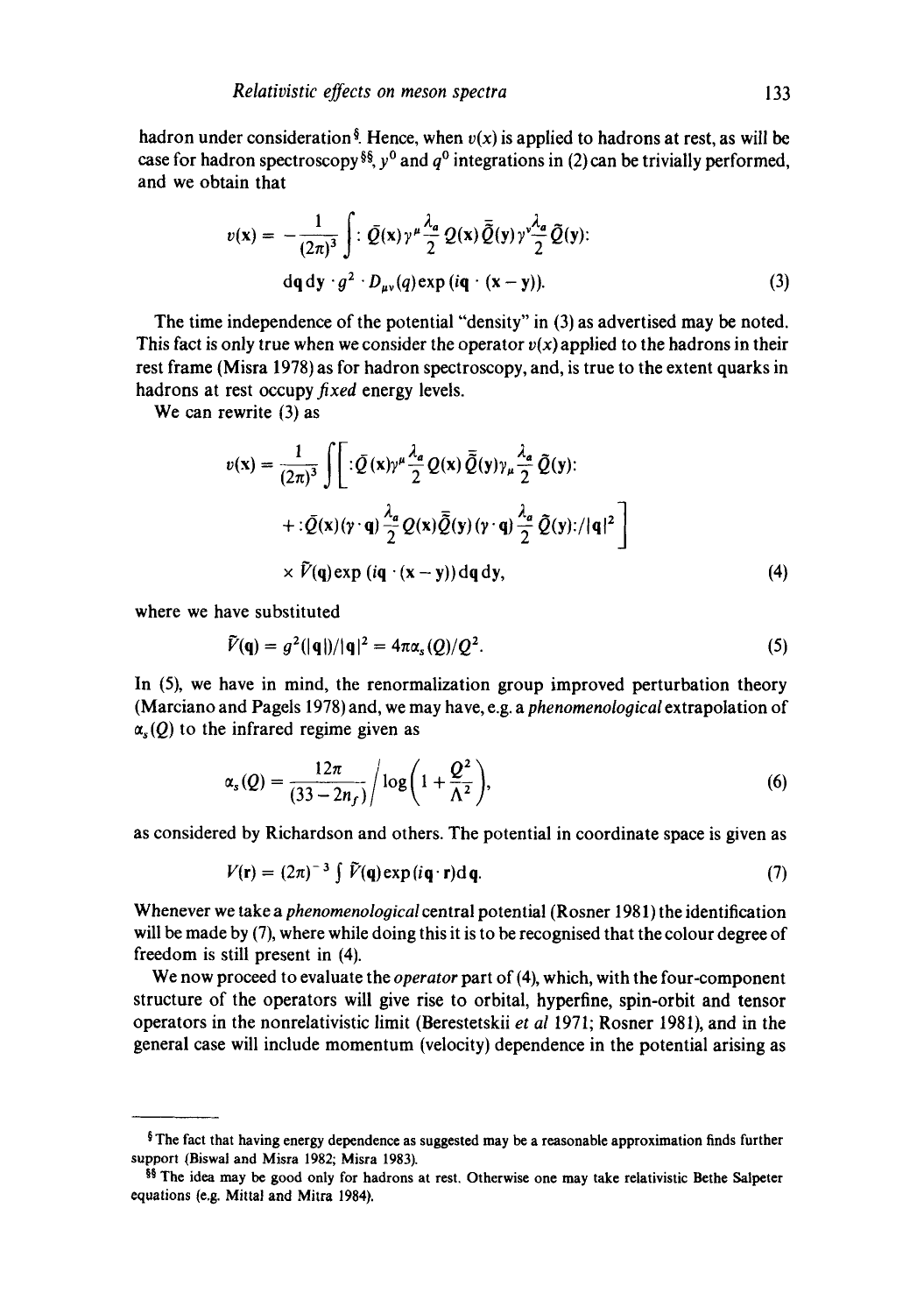relativistic corrections. For this purpose we write (Rosner 1981)

$$
Q(\mathbf{x}) = (2\pi)^{-3/2} \int u(\mathbf{k}) Q_I(\mathbf{k}) \exp(i\mathbf{k} \cdot \mathbf{x}) d\mathbf{k}, \qquad (8a)
$$

and

$$
\tilde{Q}(\mathbf{y}) = (2\pi)^{-3/2} \int v(\mathbf{k}) \tilde{Q}_I(\mathbf{k}) \exp(-i\mathbf{k} \cdot \mathbf{y}) d\mathbf{k}, \tag{8b}
$$

where

$$
u(\mathbf{k}) = \begin{bmatrix} f(\mathbf{k}) \\ g\sigma \cdot \mathbf{k} \end{bmatrix},\tag{9a}
$$

and

$$
v(\mathbf{k}) = \begin{bmatrix} g(\mathbf{k})\boldsymbol{\sigma} \cdot \mathbf{k} \\ f(\mathbf{k}) \end{bmatrix}.
$$
 (9b)

We here note that  $f(\mathbf{k}) = [(p^0 + m_o)/2p^0]^{1/2}$  and  $g(\mathbf{k}) = [2p^0(p^0 + m_o)]^{-1/2}$  with  $p^0 = \sqrt{k^2 + m_D^2}$  Further, the two *component* annihilation and creation for the quark antiquark and in (8) are given as  $(Q_i(k) = \sum_{r} Q_{ir}(k)u_i$  and  $Q_i(k) = \sum_{r} Q_{ir}(k)v_{ir}$ .

Now we have

$$
P = \int v(\mathbf{x}) d\mathbf{x}
$$
  
\n
$$
= (2\pi)^{-3} \int \left[ Q_{i}^{\dagger}(\mathbf{k}'_{1}) \bar{u}(\mathbf{k}'_{1}) \gamma^{\mu} \frac{\lambda_{a}}{2} u(\mathbf{k}_{1}) Q_{i}(\mathbf{k}_{1}) \right]
$$
  
\n
$$
\times : \tilde{Q}_{i}(\mathbf{k}_{2})^{\dagger} \bar{v}(\mathbf{k}_{2}) \gamma_{\mu} \frac{\lambda_{a}}{2} v(\mathbf{k}'_{2}) \tilde{Q}_{i}(\mathbf{k}'_{2}) :
$$
  
\n
$$
+ Q_{i}(\mathbf{k}'_{1})^{\dagger} \bar{u}(\mathbf{k}'_{1}) (\gamma \cdot \mathbf{q}) \frac{\lambda_{a}}{2} u(\mathbf{k}_{1}) Q_{i}(\mathbf{k}_{1})
$$
  
\n
$$
\times : \tilde{Q}_{i}(\mathbf{k}_{2})^{\dagger} \bar{v}(\mathbf{k}_{2}) (\gamma \cdot \mathbf{q}) \frac{\lambda_{a}}{2} v(\mathbf{k}'_{2}) \tilde{Q}_{i}(\mathbf{k}'_{2}) : / |\mathbf{q}|^{2} \right]
$$
  
\n
$$
\times \tilde{V}(\mathbf{q}) d\mathbf{k}_{1} d\mathbf{k}_{2} d\mathbf{q}. \qquad (10)
$$

In equation (10),  $k'_1 = k_1 + q$  and  $k'_2 = k_2 - q$ .

In order to evaluate (10) we now note that

$$
\bar{u}(\mathbf{k}'_1)\gamma^{\mu}u(\mathbf{k}_1)\otimes \bar{v}(\mathbf{k}_2)\gamma_{\mu}v(\mathbf{k}'_2) \n+ \bar{u}(\mathbf{k}'_1)(\gamma \cdot \mathbf{q})u(\mathbf{k}_1)\otimes \bar{v}(\mathbf{k}_2)(\gamma \cdot \mathbf{q})v(\mathbf{k}'_2)/|\mathbf{q}^2|^2 \n= U_1 + U_2 + U_3 + U_4,
$$
\n(11)

where

$$
U_1 = (f'_1 f_1 + g'_1 g_1 (\mathbf{k}'_1 \cdot \mathbf{k}_1)) (f'_2 f_2 + g'_2 g_2 (\mathbf{k}'_2 \cdot \mathbf{k}_2))
$$
  
+ 
$$
\left\{ \frac{(\mathbf{k}_1 \cdot \mathbf{q}) (\mathbf{k}_2 \cdot \mathbf{q})}{|\mathbf{q}|^2} - \mathbf{k}_1 \cdot \mathbf{k}_2 \right\}
$$
  
× 
$$
\{ f_2 f_1 g'_1 g'_2 + f'_1 f'_2 g_1 g_2 + f_1 f'_2 g'_1 g_2 + f'_1 f_2 g_1 g'_2 \},
$$
 (12)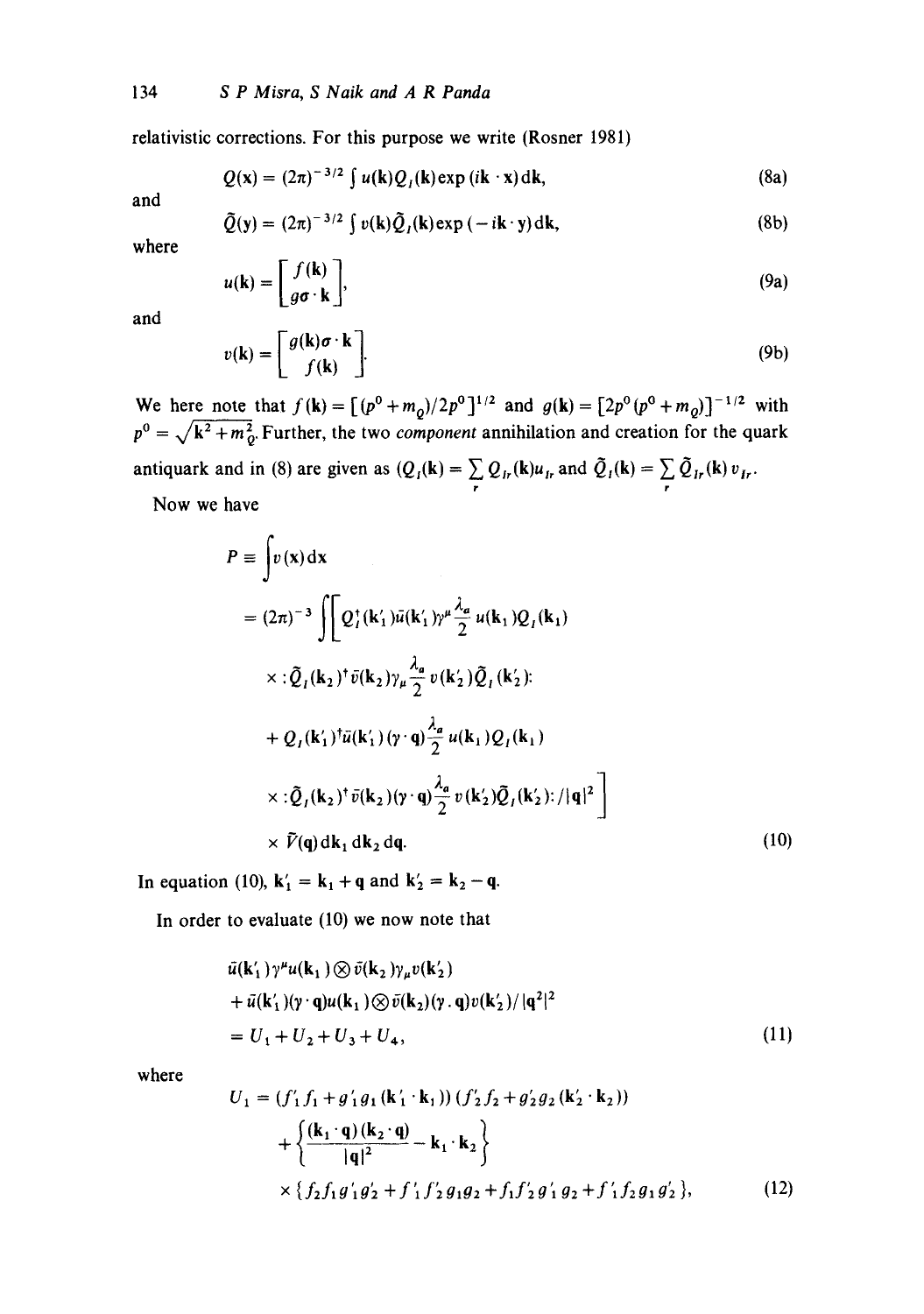*Relativistic effects on meson spectra* 135

$$
U_2 = i(f'_2f_2 + g'_2g_2(\mathbf{k}_2 \cdot \mathbf{k}'_2))g'_1g_1\sigma \cdot (\mathbf{q} \times \mathbf{k}_1)
$$
  
\n
$$
-i(f_2g'_2 + f'_2g_2)\sigma_1 \cdot \left\{f_1g'_1(\mathbf{q} \times \mathbf{k}_2)\right\}
$$
  
\n
$$
-(f'_1g_1 - f_1g'_1)\left(\mathbf{k}_1 \times \left(\mathbf{k}_2 - \frac{\mathbf{k}_2 \cdot \mathbf{q}}{|\mathbf{q}|^2}\mathbf{q}\right)\right)\right\}
$$
  
\n
$$
+i(f'_1f_1 + g'_1g_1\mathbf{k}'_1 \cdot \mathbf{k}_1)g'_2g_2\sigma_2 \cdot (\mathbf{q} \times \mathbf{k}_2)
$$
  
\n
$$
-i(f_1g'_1 + f'_1g_1)\sigma_2 \cdot \left\{f_2g'_2(\mathbf{q} \times \mathbf{k}_1)\right\}
$$
  
\n
$$
+ (f_2g'_2 - f'_2g_2)\left(\mathbf{k}_1 - \frac{\mathbf{k}_1 \cdot \mathbf{q}}{|\mathbf{q}|^2}\mathbf{q}\right) \times \mathbf{k}_2\right\}.
$$
  
\n
$$
U_2 = (g_1, g_2)\left(f'_1, f_2g'_2, \mathbf{k}_2 \cdot \mathbf{k}'_2 + f'_2g'_2(g_2, g'_2, g'_2, g'_2)\right).
$$
  
\n(13)

$$
U_3 = (\sigma_1 \cdot \sigma_2) [j'_1 j_2 g_1 g'_2 \mathbf{k}_1 \cdot \mathbf{k}'_2 + j_1 j'_2 g'_1 g_2 \mathbf{k}'_1 \cdot \mathbf{k}_2 - f_1 f_2 g'_1 g'_2 \mathbf{k}'_1 \cdot \mathbf{k}'_2 - f'_1 f'_2 g_1 g_2 \mathbf{k}_1 \cdot \mathbf{k}_2],
$$
(14)  

$$
U_4 = [f_1 f_2 g'_1 g'_2 (\sigma_1 \cdot \mathbf{k}'_2) (\sigma_2 \cdot \mathbf{k}'_1) + f'_1 f'_2 g_1 g_2 (\sigma_1 \cdot \mathbf{k}_2) (\sigma_2 \cdot \mathbf{k}_1) - f'_1 f_2 g_1 g'_2 (\sigma_1 \cdot \mathbf{k}'_2) (\sigma_2 \cdot \mathbf{k}_1) - f_1 f'_2 g'_1 g_2 (\sigma_1 \cdot \mathbf{k}_2) (\sigma_2 \cdot \mathbf{k}'_1) - g_1 g_2 g'_1 g'_2 (\sigma_1 \cdot (\mathbf{q} \times \mathbf{k}_1)) (\sigma_2 \cdot (\mathbf{q} \times \mathbf{k}_2)) - (f'_1 g_1 - f_1 g'_1) (f_2 g'_2 - f'_2 g_2) \sigma_1 \cdot (\mathbf{q} \times \mathbf{k}_1) \sigma_2 \cdot (\mathbf{q} \times \mathbf{k}_2)].
$$
(15)

In the above, we have substituted  $\sigma_1 = \sigma \otimes I$  and  $\sigma_2 = I \otimes \sigma$ . For an identification of the above terms, and otherwise, we may verify the nonrelativistic limit as

$$
U_1 \simeq 1 - \left(\frac{1}{8m_1^2} + \frac{1}{8m_2^2}\right)q^2 + \frac{1}{m_1m_2}\left(-k_1 \cdot k_2 + \frac{(k_1 \cdot q) (k_2 \cdot q)}{|q|^2}\right),\tag{16}
$$

$$
U_2 \simeq \frac{i}{4m_1^2} \sigma_1 \cdot (\mathbf{q} \times \mathbf{k}_1) - \frac{i}{2m_1 m_2} \sigma_1 \cdot (\mathbf{q} \times \mathbf{k}_2)
$$
  
+ 
$$
\frac{i}{4m_2^2} \sigma_2 \cdot (\mathbf{q} \times \mathbf{k}_2) - \frac{i}{2m_1 m_2} \sigma_2 \cdot (\mathbf{q} \times \mathbf{k}_1),
$$
 (17)

$$
U_3 \simeq (\sigma_1 \cdot \sigma_2) \mathbf{q}^2 / (4m_1 m_2), \tag{18}
$$

and

$$
U_4 \simeq -\frac{1}{4m_1m_2} \left( \sigma_1 \cdot \mathbf{q} \right) \left( \sigma_2 \cdot \mathbf{q} \right). \tag{19}
$$

The terms in this limit are, as expected, identical (Berestetskii *et a11971)* except for an apparent change in sign for the terms involving  $\sigma_2$ . This arises due to the difference in the convention regarding the writing of the state. The masses of Q and  $\tilde{Q}$  may be different. We note that in the above,  $U_2$  yields the spin orbit term, (2/3)  $U_3$  yields the hyperfine term and  $(1/3) U_3 + U_4$  yields the tensor term (Rosner 1981). The completely nonrelativistic version corresponds to  $U_1 = 1$  and  $U_2 = U_3 = U_4 = 0$ . In the present analysis however, we shall use the fully relativistic expressions (12) to (15).

To obtain the total Hamiltonian operator, we now note that the free field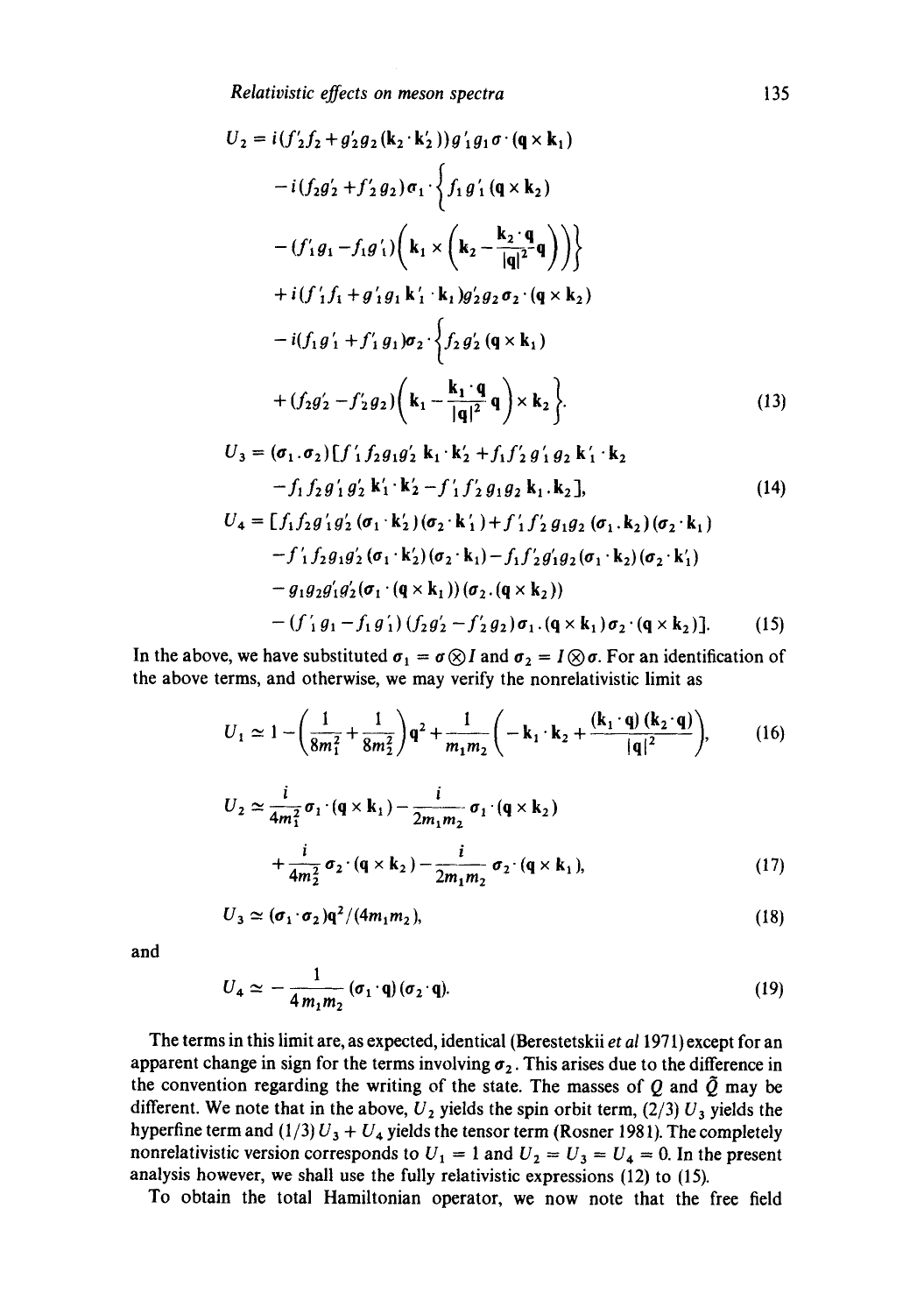Hamiltonian density is given as

$$
\mathcal{H}_0(x) = \sum \left( \psi_Q^{\dagger}(x) \left( -i\alpha \cdot \nabla + \beta m_Q \right) \psi_Q(x) \right) \tag{20}
$$
\n
$$
T = \int \mathcal{H}_0(x) dx
$$
\n
$$
= \int \left[ Q_{\nu}(k_1)^{\dagger} Q_{\nu}(k) p_1^0 - \left( \tilde{Q}_{\nu}(k_1)^{\dagger} \tilde{Q}_{\nu}(k_1) \right) p_2^0 \right] dk_1, \tag{21}
$$

where, obviously,  $p_1^0 = (m_1^2 + k^2)^{1/2}$  and  $p_2^0 = (m_2^2 + k^2)^{1/2}$ .

Thus the effective Hamiltonian operator for the quark Q of mass  $m_1$  and antiquark  $\tilde{Q}$ of mass  $m_2$  is given by, with (10) and (21),

$$
H = T + P. \tag{22}
$$

We generate the nonrelativistic limit of the Hamiltonian by substituting e.g.  $p_1^0 = m_1 + k_1^2/(2m_1)$  and using equations (16) to (19), which will yield Schrödinger equation with appropriate spin orbit, hyperfine and tensor interactions. We shall here however retain the relativistic expressions everywhere. We *shall not* however, use differential equations (which will be obviously impossible to solve), but utilize instead the alternative scheme of approximations through choosing a basis and diagonalizing the Hamiltonian operator.

## 2.2 *The basis for mesons*

We shall now consider the *basis* for the quark-antiquark states. For this purpose, let the radial quantum number be *n*, and the orbital quantum numbers *l* and *m*, we write the  $S = 0$  states as (Misra 1978)

$$
|n, J, J_z, 0\rangle = \frac{1}{\sqrt{6}} \int \hat{u}_{nj}(K_1) \mathcal{J}_{JJ_z}(\hat{k}_1) dk_1 dk_2
$$
  
 
$$
\times \delta(\mathbf{k}_1 + \mathbf{k}_2) Q^i_j(\mathbf{k}_1)^{\dagger} \tilde{Q}^i_j(\mathbf{k}_2) | \text{vac}\rangle.
$$
 (23)

As earlier, (23) defines a "meson" state of zero momentum. Also  $(l, m) = (J, J_z)$ , i is the colour index which is summed.  $K_1 = |k_1|$ , and  $\hat{k}_1 = k_1/K_1$ . Also, the relationship with the basis in coordinate space is given by

$$
\hat{u}_{nl}(K) = (2/\pi)^{1/2} \int u_{nl}(r) j_l(Kr) r^2 dr
$$
\n(24)

and

$$
\mathcal{Y}_{lm}(\Omega)=(-i)^l Y_{lm}(\Omega).
$$

Obviously, we have put

$$
\tilde{u}_{nl}(K) \mathcal{Y}_{lm}(\hat{k}) = (2\pi)^{-3/2} \int u_{nl}(r) Y_{lm}(\hat{r}) \exp\left(-i\mathbf{k}\cdot\mathbf{r}\right) d\mathbf{r}.\tag{25}
$$

We shall substitute  $\tilde{u}_{nl}(K)_{\mathscr{Y}lm}(\hat{k}) \equiv \tilde{u}_{nlm}(k)$  and  $u_{nl}(r)Y_{lm}(\hat{r}) \equiv u_{nlm}(r)$ . These states satisfy the usual ortho-normalization condition. We note that here  $\tilde{u}_{nlm}(\mathbf{k})$  or  $u_{nlm}(\mathbf{r})$  form a *complete* set of orthonormal basis, such that (23) includes all possible spin singlet states which can be constructed with the given angular momenta. Construction of such states with a field theoretic *notation* in (23) is here merely a matter of convenience, which was used earlier\*.

<sup>\*</sup> Incoherent phenomena with the same type of states as above have also been considered (Misra 1980; Misra and Panda 1980).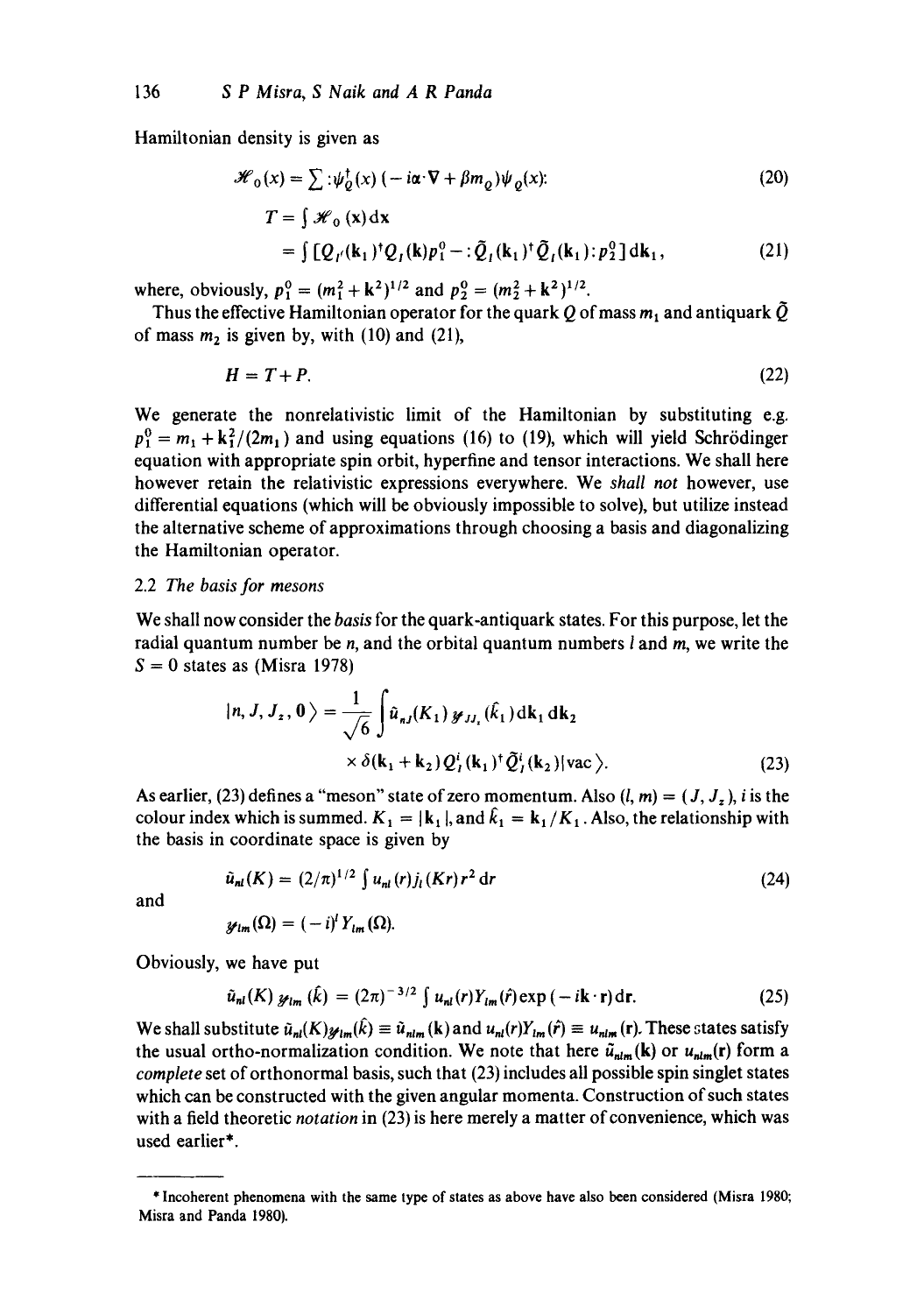We next construct  $S = 1$  states. This will involve addition of angular momenta. We however choose a Cartesian basis for spin and write

$$
|n, l, JJ_z; \mathbf{0} \rangle = \frac{1}{\sqrt{6}} \int \tilde{u}_{nl}(K_1) g_m(l, J, J_z, \hat{k}_1) \delta(\mathbf{k}_1 + \mathbf{k}_2) \, \mathrm{d}\mathbf{k}_1 \, \mathrm{d}\mathbf{k}_2
$$
  
 
$$
\times Q_I^i((\mathbf{k}_1)^{\dagger} \sigma_m \tilde{Q}_I^i(\mathbf{k}_2) | \text{vac} \rangle. \tag{26}
$$

Here, there is summation over the dummy index m, and, as mentioned,  $\sigma_m$  are the Cartesian (usual) components of the Pauli spin vector. Further,  $g_m(l, J; J_z; \hat{k}_1)$  is determined from the equation

$$
g_m(l, J, J_z; \hat{k}_1) \sigma_m = \langle lm' 1m'_1 | JJ_z \rangle_{\mathscr{Y}lm'}(\hat{k}_1) \sigma_{m'_1}^P. \qquad (27)
$$

In (27),  $\sigma_{m_1}^P$  are the Pauli spin matrices in polar co-ordinates given as

$$
\sigma_1^P = -\frac{1}{\sqrt{2}} (\sigma_1 + i \sigma_2); \quad \sigma_0^P = \sigma_3; \quad \sigma_{-1}^P = \frac{1}{\sqrt{2}} (\sigma_1 - i \sigma_2).
$$
 (28)

Equation (26) yields all possible "meson" states having  $S = 1$  and with zero momentum. Clearly  $l = J + 1$ , J or  $J - 1$  and in contrast to (23), (26) implies that it is a state with  $S = 1$ . The quantities  $g_m(l, J, J_z, \hat{k}_1)$  are explicitly given in Appendix A for  $l = J - 1, J$ and  $J + 1$  for ready reference. Equations (23) and (26) yield a complete basis of states, and, we shall use this basis to obtain the matrix elements of the Hamiltonian operator in (22) which will be diagonalized. We next proceed to consider the matrix elements of H.

## 2.3 *Matrix elements of the Hamiltonian for vector exchange*

We note that the states as in  $(26)$  involve the normalization

$$
\langle \mathbf{p} | \mathbf{p}' \rangle = \delta(\mathbf{p} - \mathbf{p}'),\tag{29}
$$

and thus when  $\mathbf{p} = \mathbf{p}' = 0$ , there will be a spurious infinity. In order to get rid of the above and obtain the matrix elements of  $H$  or of  $T$  and  $P$ , we shall use the translational invariance. In fact, we then have, e.g.,

$$
\langle n' J' J_z' | T | n J J_z \rangle = (2\pi)^3 \langle n' J' J_z'; 0 | \mathcal{H}_0(0) | n J J_z; 0 \rangle.
$$
 (30)

Similarly,

$$
\langle n' J' J_z' | P | n J J_z \rangle = (2\pi)^3 \langle n' J' J_z'; 0 | v(0) | n J J_z; 0 \rangle.
$$
 (31)

These define the conventional matrix elements of  $H = T + P$ . Obviously from Wigner Eckart theorem the above matrix elements, and those with  $\vert n I J J_z; 0 \rangle$  for  $S = 1$  states, will automatically maintain the rotational invariance.

We may notice one aspect of (31) which will soon arise in applications. The confining potentials, strictly speaking, *do not* have Fourier transforms, and this gets reflected in there being *spurious* infrared divergences when we consider the integral in momentum space, as for example will be the case with  $1/|q|^4$  coming from the "Fourier transform" of the linear potential. This aspect will be tackled later. We shall conveniently adopt the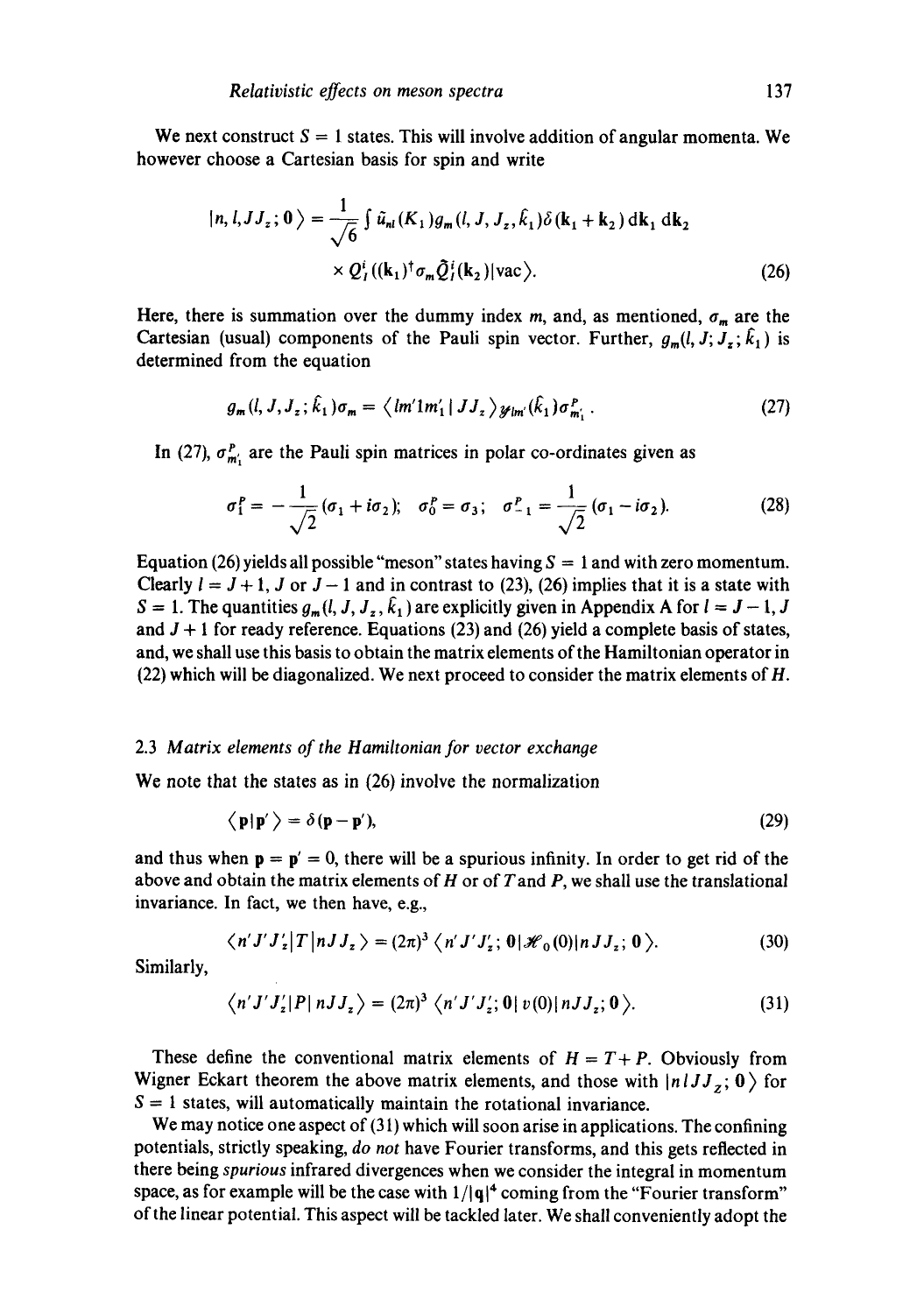harmonic oscillator basis. Thus we take (Davydov 1968)

$$
\tilde{u}_{nl}(K) \equiv f_{nl}(K)(RK)^l \exp\left(-\frac{1}{2}R^2K^2\right),\tag{32}
$$

where

$$
f_{nl}(K) = (-1)^n N_{nl} R^{3/2} F(-n, l + \frac{3}{2}, R^2 K^2).
$$
 (33)

In (33),

$$
N_{nl} = \left[2\Gamma(n+l+\frac{3}{2})/\Gamma(n+1)\right]^{1/2}/\Gamma(l+\frac{3}{2})\tag{34}
$$

and the hypergeometric function is given as

$$
F(-n, l+\frac{3}{2}, R^2K^2) = \sum_{k=0}^{n} A(n, l, k) (R^2K^2)^k,
$$
 (35)

where

$$
A(n, l, k) = \frac{(-1)^k}{\Gamma(k+1)} \cdot \frac{\Gamma(n+1)}{\Gamma(n-k+1)} \cdot \frac{\Gamma(l+3/2)}{\Gamma(l+k+3/2)}.
$$
 (36)

## (i) *Matrix elements for S = 0 states*

We shall now utilize equations (30) and (31). The states are given by (23). The matrix elements of  $T$  are trivially obtained. In fact, we have, for a given  $J$ ,

$$
\langle n' | T^{(j)} | n \rangle = \int f_{n'j}(K) f_{nj}(K) (R^2 K^2)^j (p_1^0 + p_2^0) \exp(-R^2 K^2) K^2 dK,
$$
\n(37)

where,  $p_1^0 = (m_1^2 + K^2)^{1/2}$  and  $p_2^0 = (m_2^2 + K^2)^{1/2}$ . The matrix elements for the potential P in  $(10)$  will need the evaluation of  $(11)$  corresponding to the state  $(23)$ . In fact, we obtain that

$$
\langle n'JJ_z|P_v|nJJ_z\rangle \equiv \langle n'|P_v'|n\rangle
$$
  
=  $(2\pi)^{-3} \int \tilde{u}_{n'J}(K'_1)g_{JJ}(k'_1)^*F_{PS}^V(k'_1,k_1)$  (38)

$$
\times \tilde{u}_{nJ} (K_1)_{N^2 J} (\hat{k}_1) \tilde{V}_c^V(\mathbf{q}) \, \mathrm{d} \mathbf{k}'_1 \, \mathrm{d} \mathbf{k}_1. \tag{39}
$$

In (39)  $\tilde{V}_c(\mathbf{q}) = (-4/3) \tilde{V}(\mathbf{q})$ , and we have substituted

$$
F_{PS}^{V}(\mathbf{k}'_1, \mathbf{k}_1) = \frac{1}{2} \operatorname{Tr} \left[ \bar{u}(\mathbf{k}'_1) \gamma^{\mu} u(\mathbf{k}_1) v(-\mathbf{k}_1) \gamma_{\mu} v(-\mathbf{k}'_1) \right] + \frac{1}{2|\mathbf{q}|^2} \operatorname{Tr} \left[ \bar{u}(\mathbf{k}'_1) (\gamma \cdot \mathbf{q}) u(\mathbf{k}_1) \bar{v}(-\mathbf{k}_1) (\gamma \cdot \mathbf{q}) v(-\mathbf{k}'_1) \right]. \tag{40}
$$

In (39) and (40) as before,  $k'_1 = k_1 + q$ . In the context of the potential operator in (10) and (11) we have in fact

$$
F_{PS}^V = \frac{1}{2} \operatorname{Tr} \left[ U_1 + U_2 + U_3 + U_4 \right]. \tag{40a}
$$

Here, with A and B as  $2 \times 2$  matrices of  $U_i$ ,  $i = 1, 2, 3, 4$  in (12) to (15), and in the context of our definition of the states in (23), we have here used the notation that  $Tr[A \otimes B] = Tr[AB]$ . We have also substituted  $k_2 = -k_1, k_2' = -k_1'$  in the matrices  $U_i$  for evaluation of  $F_{PS}$ . These can be explicitly verified while evaluating (31). We also substitute  $k_1 = K - \frac{1}{2}q$ ,  $k'_1 = K + \frac{1}{2}q$  such that  $k'_1 \cdot k_1 = K^2 - \frac{1}{4}Q^2$ , where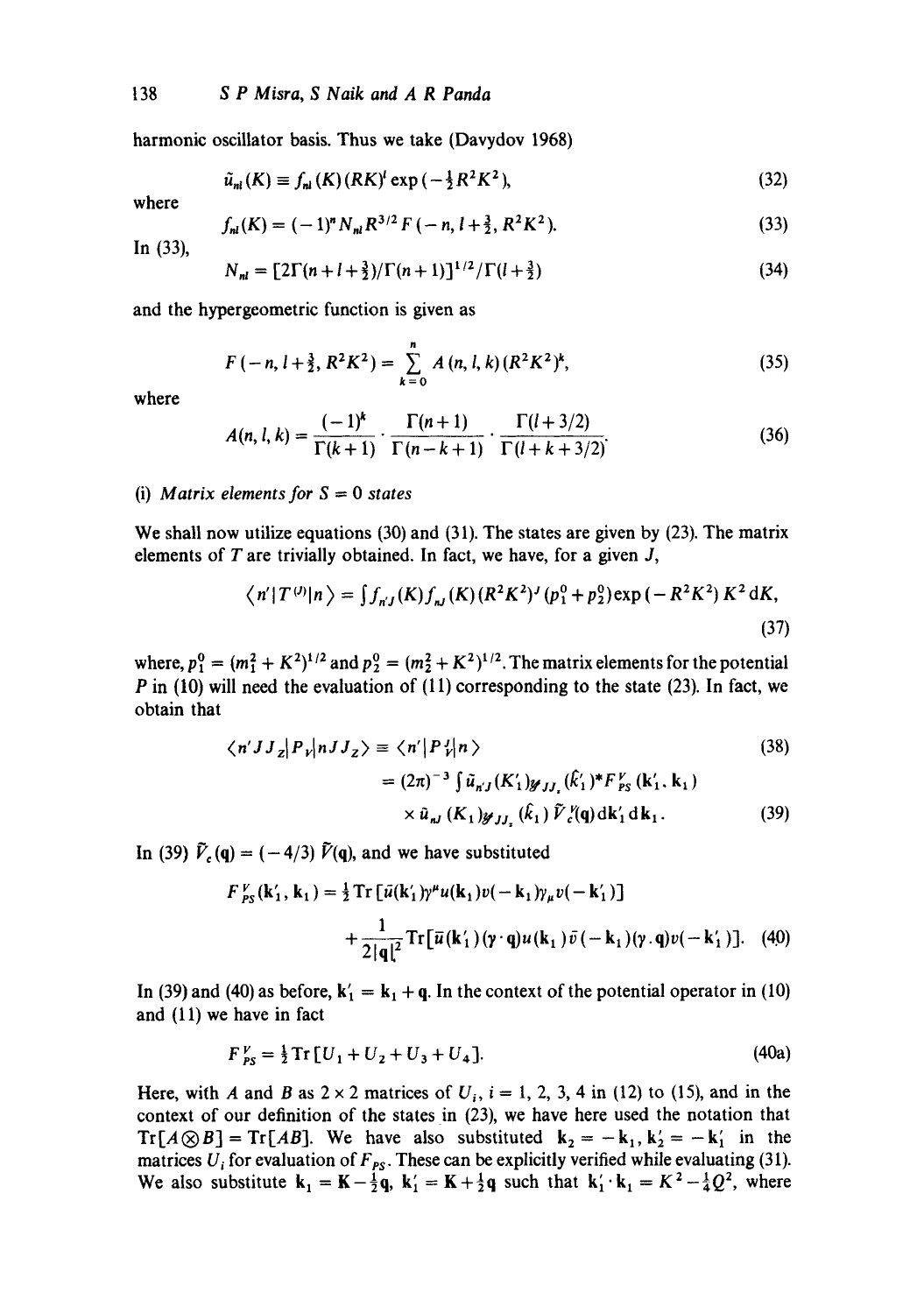$Q = |q|$ . Also we take k.  $q = KQ \cos \theta$ . We then put, from rotational invariance,  $F_{PS}(k'_1, k_1) = F_{PS}(K, Q, \cos\theta)$ . In the nonrelativistic limits with equations (16) to (19) we explicitly have

$$
F_{PS}^{\nu} \simeq \left(1 + \frac{K^2 \sin^2 \theta}{m_1 m_2}\right) + \frac{Q^2}{8} \left(\frac{4}{m_1 m_2} - \frac{1}{m_1^2} - \frac{1}{m_2^2}\right).
$$
 (40b)

The relativistic expression is given in Appendix B. We also obtain, *summing* (39) for different  $J_z$  values and dividing by  $(2J + 1)$ , that

$$
\langle n' | P_V^J | n \rangle = (2\pi)^{-3} \int f_{nJ}(K_1') f_{nJ}(K_1) (R^2 K_1' K_1)^{J} \cdot \frac{1}{4\pi} \cdot P_J(\cos \theta_1)
$$
  

$$
\times F_{PS}^V(K, Q, \cos \theta) \tilde{V}_c(Q) \exp(-R^2 K^2 - \frac{1}{4} R^2 Q^2) d\mathbf{q} d\mathbf{K}
$$
  

$$
= \frac{1}{4\pi^2} \int f_{nJ}(K_1') f_{nJ}(K_1) (R^2 K_1' K_1)^{J} P_J(\cos \theta_1)
$$
  

$$
\times F_{PS}^V(K, Q, \cos \theta) \tilde{V}_c^V(Q) \exp(-R^2 K^2 - \frac{1}{4} R^2 Q^2)
$$
  

$$
\times K^2 dK Q^2 dQ d(\cos \theta).
$$
 (41)

We note that 
$$
|\mathbf{k}_1| = \left(K^2 + \frac{Q^2}{4} - KQ\cos\theta\right)^{1/2}
$$
 and  $|\mathbf{k}'_1| = \left(K^2 + \frac{Q^2}{4} + KQ\cos\theta\right)^{1/2}$ .

As earlier stated for a confining potential like *ar*,  $\tilde{V}(Q)$  varies as  $1/Q^4$ , and thus (41) will have an apparent infrared divergence. This however is spurious, since in coordinate space the corresponding matrix elements converge. This is associated with the fact that *ar* has *no* Fourier transform. We may replace r by r exp  $(-\lambda r)$ , in which case the Fourier transform is  $-8\pi (Q^2 - 3\lambda^2)/(Q^2 + \lambda^2)^3$ , which has *no* infrared divergence. We can next take the limit  $\lambda \rightarrow 0$ .

We also now discuss an alternative procedure for dealing with the situation. Let us substitute

$$
F_V(K, Q, \cos \theta) = f_{nJ}(K'_1) f_{nJ}(K_1) (R^2 K'_1 K_1)^J P_J(\cos \theta_1)
$$
  
×  $F_{PS}^{V}(K, Q, \cos \theta)$ . (42)

When  $Q = 0$ , we obtain,

$$
F_V(K, 0, \cos \theta) = f_{nJ}(K) f_{nJ}(K) (R^2 K^2)^J F_{PS}^V(K, 0, \cos \theta).
$$
 (43)

We note that terms  $(q k_1')(q k_1)/|q|^2$  introduces cos  $\theta$  dependence for the other terms in (43). Clearly

$$
F_V(K, Q, \cos \theta) - F_V(K, 0, \cos \theta) \tag{44}
$$

will have a zero in  $Q$ , which, we shall see, will in general be adequate to cancel the divergence introduced in  $\tilde{V}_c(Q)$  for small Q. We shall thus write

$$
\left\langle n' | P_V^J | n \right\rangle = \left\langle n' | P_{V0}^J | n \right\rangle + \left\langle n' | \Delta P_V^J | n \right\rangle, \tag{45}
$$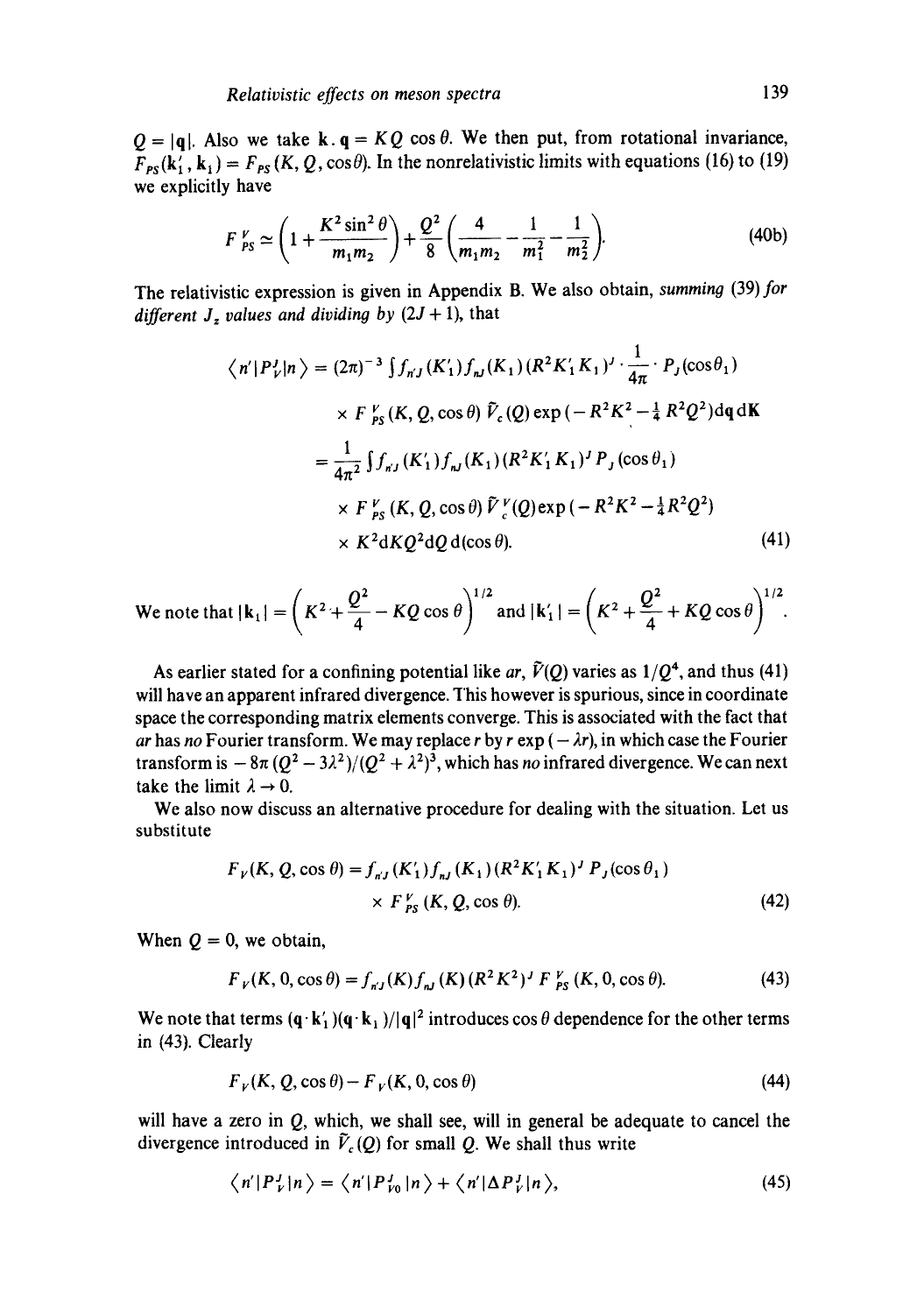where

$$
\langle n'|\Delta P_{V}^{J}|n\rangle = \frac{1}{4\pi^{2}}\int (F_{V}(K, Q, \cos\theta) - F_{V}(K, 0, \cos\theta))
$$
  
× exp (-R<sup>2</sup>K<sup>2</sup> -  $\frac{1}{4}$ R<sup>2</sup>Q<sup>2</sup>) $\tilde{V}_{V}^{V}(Q)K^{2}$ d K Q<sup>2</sup>dQd(cos θ) (46)

and

$$
\left\langle n' | P_{\nu_0}^J | n \right\rangle = \left\langle n' | I_{\nu_0}^J | n \right\rangle V_0^V, \tag{47}
$$

where

$$
\langle n'|I'_{\nu 0}|n\rangle = \frac{1}{2}\int F_{\nu}(K,0,\cos\theta)\exp(-R^2K^2)K^2 dK d(\cos\theta),\tag{48}
$$

and

$$
V_0^V(R) \equiv P_0 \equiv \frac{1}{2\pi^2} \int \tilde{V}_c^V(Q) \exp(-\frac{1}{4}R^2 Q^2) Q^2 dQ
$$
 (49)

$$
= \frac{4}{\pi^{1/2} R^3} \int V_{c}^{\nu} (r) \exp(-r^2/R^2) r^2 dr.
$$
 (50)

We note that separability of the integrals in the matrix elements of  $P<sup>J</sup>$  enabled us to evaluate *the formal* integral (49) in coordinate space by equation (50), where the Fourier transform (7) has been utilized. For the QCD potential, usually well defined in the momentum space, a further variation of the technique will be needed, which will be described later at the appropriate place. For the phenomenological potentials defined in coordinate space, (50) will be adequate in dealing with the above spurious divergence. We may also note that  $P_0$  is *independent* of the states under consideration, and, *depends only* on the basis through the variable  $R^2$ .

### (ii) *Matrix elements for S = 1 states*

Here, for the matrix elements of  $H$ , or of  $T$  and  $P$ , we have to choose states as given by (26) instead of (23). We first note that corresponding to (21), the  $l$  dependence will be absent in  $T$ , such that, explicitly from an equation similar to (30), we get

$$
\langle n'l'|T^T|nl\rangle = \delta_{ll'}\int f_{nl}(K)f_{nl}(K)(R^2K^2)^l(p_1^0+p_2^0)\exp(-R^2K^2)K^2 dK.
$$
\n(51)

Equation (51) is parallel to (37) written down earlier.

We next consider the matrix elements of  $P$  in equation  $(10)$ , which as before, will need the evaluation of  $\langle n', l', J', J'_z; 0|v(0)|n, l, J, J_z; 0 \rangle$  parallel to (31). Looking at the states as in (26), we note that for this purpose we shall need the expression

$$
F_{m'm}^{V}(k'_1, k_1) = \frac{1}{2} \text{Tr}[\bar{u}(k'_1)\gamma^{\mu}u(k_1)\sigma_m\bar{v}(-k_1)\gamma_{\mu}v(-k'_1)\sigma_m]
$$

$$
+ \frac{1}{2|q|^2} \text{Tr}[\bar{u}(k'_1)(\gamma \cdot q)u(k_1)\sigma_m\bar{v}(-k_1)(\gamma \cdot q)
$$

$$
v(-k'_1)\sigma_m]
$$
(52)

which is the parallel of (40). In fact, we really have, in the context of potential operator (10) and (11), the relationship

$$
F_{m'm}^{V}(\mathbf{k}'_1, \mathbf{k}_1) = \frac{1}{2} \text{Tr}[(U_1 + U_2 + U_3 + U_4)\sigma_m \otimes \sigma_{m'}]
$$
 (52a)

where, as in (40),  $k_2 = -k_1$  and  $k'_2 = -k'_1$  in equations (12) to (15). Further, as earlier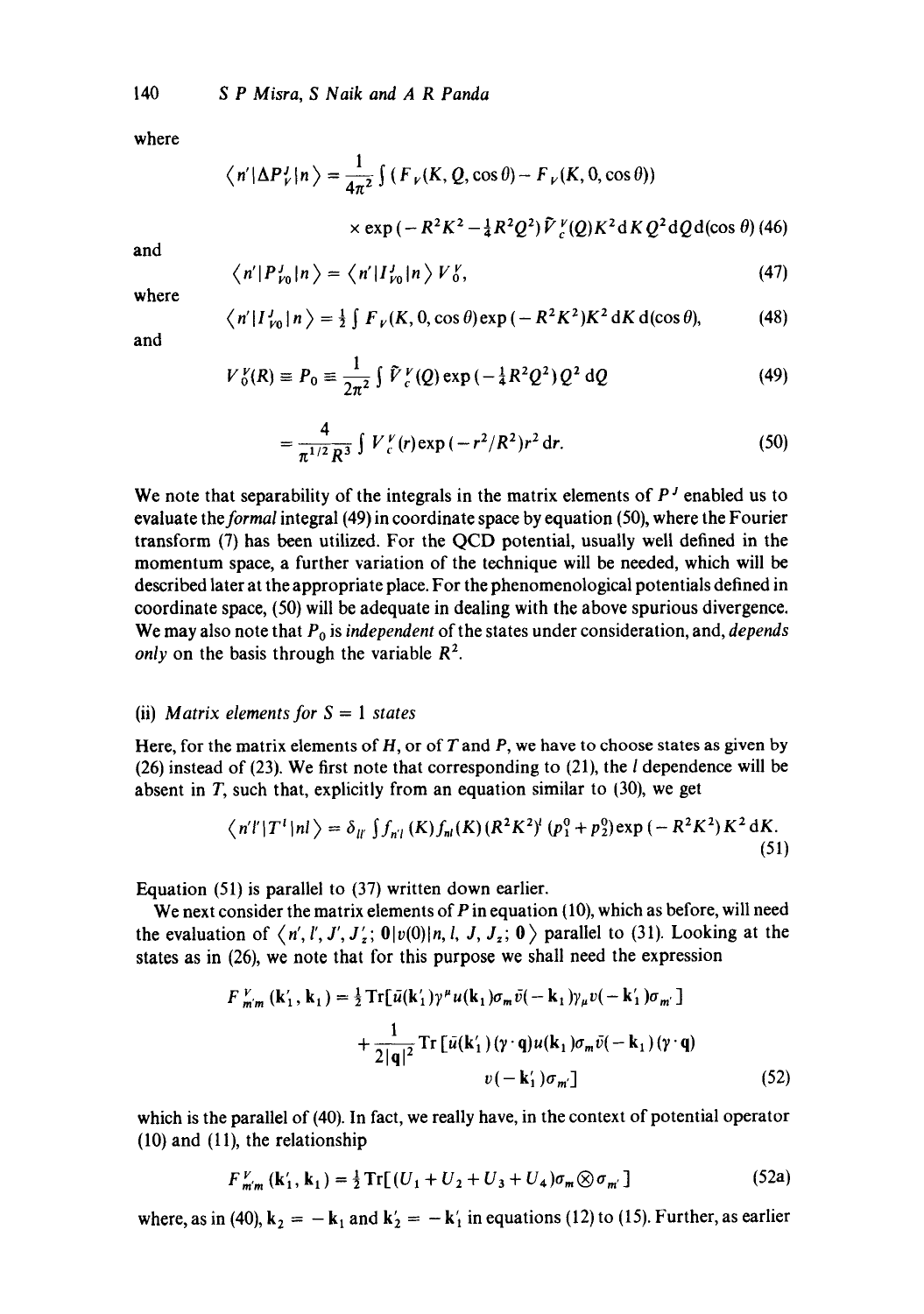we have used the notation that

$$
\operatorname{Tr}\left[\left(A\otimes B\right)\sigma_{m}\otimes\sigma_{m^{'}}\right]=\operatorname{Tr}\left[A\sigma_{m}B\sigma_{m^{'}}\right]
$$

as is obvious in the context of definitions of the states in (26). The relativistic expression for  $F_{m'm}^V$  is explicitly given in Appendix B. In the nonrelativistic limits with equations (16) to (19), we explicitly have,

$$
F_{m'm}^{V} = \delta_{m'm} \left[ 1 - \left( \frac{1}{m_1^2} + \frac{1}{m_2^2} \right) q^2 + \frac{K^2 \sin^2 \theta}{m_1 m_2} \right]
$$
  
+ 
$$
\left( \frac{1}{4m_1^2} + \frac{1}{4m_2^2} + \frac{1}{m_1 m_2} \right) (q_{m'} K_m - K_{m'} q_m) - \frac{1}{2m_1 m_2} q_m q_m. \quad (52b)
$$

We then obtain, parallel to equation (39)

$$
\langle n'l'|P^J|nl\rangle \equiv (2\pi)^3 \int \tilde{u}_{n'l'}(K'_1) g_{m'}^* (l', J, J_z, \hat{k}'_1) F_{m'm}^{\nu}(k'_1, k_1) \times g_m(l, J, J_z, \hat{k}_1) \tilde{u}_{nl}(K_1) \tilde{V}_c(\mathbf{q}) d\mathbf{k}_1 d\mathbf{k}'_1.
$$
 (53)

In (53), summation over m and m' is understood; however,  $J_z$  remains fixed, although, as earlier, from rotational invariance the expressions are *independent* of  $J_z$ .

We next substitute, for convenience,

$$
F_{V}^{V}(\mathbf{k}'_{1}, \mathbf{k}_{1}) = \frac{4\pi}{2J+1} \sum_{J_{z}} \sum_{m',m} g_{m'}^{*}(l', J, J_{z}, \hat{k}'_{1}) F_{m'm}^{V}(\mathbf{k}'_{1}, \mathbf{k}_{1}) g_{m}(l, J, J_{z}, \hat{k}_{1})
$$
  

$$
\equiv \sum A_{m'm}^{V} F_{m'm}^{V}(\mathbf{k}'_{1}, \mathbf{k}_{1}).
$$
 (54)

The expression for  $A_{m'm}^V$  for different *l* and *J* values are given in Appendix A. We then have, for triplet matrix elements,

$$
\langle n'l|P_{\nu}^{J}|nl\rangle = \frac{1}{4\pi^{2}}\int f_{n'l'}(K_{1}')f_{nl}(K_{1})(RK_{1}')^{l'}(RK_{1})^{l'}F_{\nu}^{V}(K,Q,\cos\theta) \times \tilde{V}_{c}^{V}(Q)\exp(-R^{2}K^{2}-\frac{1}{4}R^{2}Q^{2})K^{2}dKQ^{2}dQd(\cos\theta).
$$
\n(55)

This equation is the parallel of equation (41). In  $F_V^{\nu}$  (k<sub>1</sub>, k<sub>1</sub>) the superscript V represents the interaction is due to vector exchange and subscript  $V$  represents the state is spin 1 state. The complete expression for  $F_V^V$  ( $\mathbf{k}'_1$ ,  $\mathbf{k}_1$ ) is given in Appendix B. As before, it will have a *spurious* infrared divergence, which can be tackled in the same way. Here, instead of (42), we shall have to make the substitution.

$$
F_V(K, Q, \cos \theta) = f_{n'l'}(K'_1) f_{nl}(K_1) (RK'_1)^l (RK_1)^l F_V^V(K, Q, \cos \theta)
$$
 (56)

and proceed in the same manner parallel to equations (42) to (50). In particular we may note that  $P_0$  of equation (50) remains unaltered; however the other expressions need to be appropriately modified.

### 2.4 *Matrix element for the Hamiltonian for scalar exchanoe*

For the sake of completeness, we supplement an interaction potential due to exchange of a scalar particle to the earlier described interaction potential due to vector exchange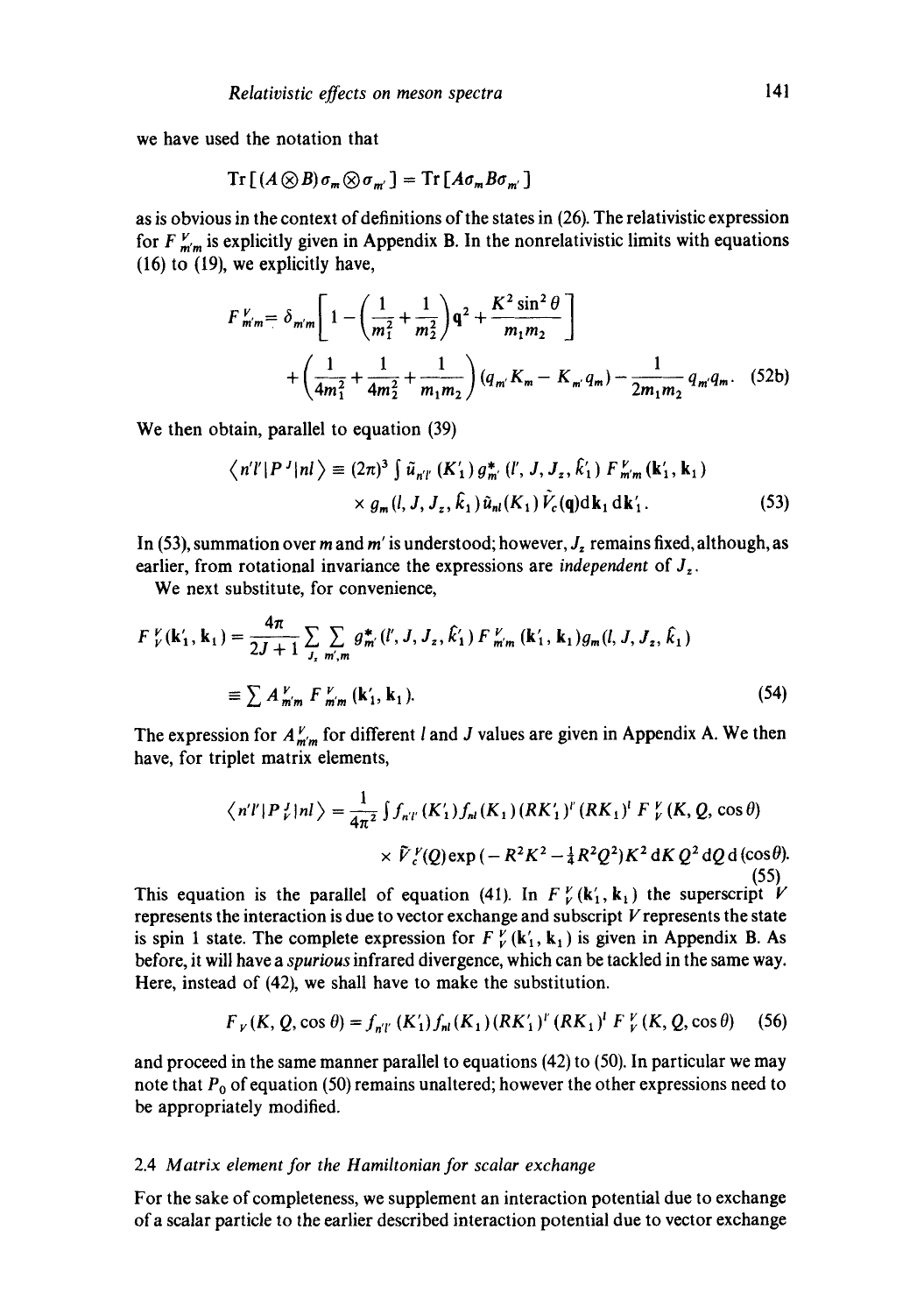(Gupta *et al* 1982). We then have parallel to (38), the contribution of  $P_s^f$  from scalar interaction obtained with  $F_{PS}^V$  (k<sub>1</sub>, k<sub>1</sub>)  $\tilde{V}_c^V(Q)$  being replaced by  $F_{PS}^S$  (k<sub>1</sub>, k<sub>1</sub>)  $\tilde{V}_c^S(Q)$ . Here,

$$
F_{PS}^{S}(\mathbf{k}'_1, \mathbf{k}_1) = -\frac{1}{2} \text{Tr} \left[ \bar{u}(\mathbf{k}'_1) u(\mathbf{k}_1) \bar{v}(-\mathbf{k}_1) v(-\mathbf{k}'_1) \right], \tag{57}
$$

which is more explicitly given in Appendix B. We may note that the negative sign arises due to the normalization of spinors. Now parallel to (19) we have the nonrelativistic limit of (57) as

$$
F_{PS}^{s}(\mathbf{k}'_1, \mathbf{k}_1) = 1 - \left(\frac{1}{2m_1^2} + \frac{1}{2m_2^2}\right)K^2.
$$
 (58)

Also  $F_V(K, Q, \cos \theta)$  and  $F_{PS}^V(K, Q, \cos \theta)$  in equation (42) are replaced by  $F_s$  (*K, Q, cos*  $\theta$ *)* and  $F_{PS}^s$ (*K, Q, cos*  $\theta$ *)* respectively. Further, in (45) and (46),  $P_V^J$  and  $\Delta P_V^J$ will be replaced by P  $_s^f$  and  $\Delta P_s^f$  respectively. The potential  $\tilde{V}_s^V(Q)$  for vector exchange interaction will be replaced by  $\tilde{V}_{c}^{s}(Q)$  in this case. For spin 1 states, parallel to (52) there will be  $F_{m'm}^s$  ( $\mathbf{k}'_1$ ,  $\mathbf{k}_1$ ) written as

$$
F_{m'm}^{s}\left(\mathbf{k}'_{1},\mathbf{k}_{1}\right)=-\tfrac{1}{2}\operatorname{Tr}\left[\bar{u}(\mathbf{k}'_{1})u(\mathbf{k}_{1})\sigma_{m}\bar{v}(-\mathbf{k}_{1})v(-\mathbf{k}'_{1})\sigma_{m'}\right]
$$
(59)

which is more explicitly given in Appendix B. However, we give the expression for the nonrelativistic limit of (59) as,

$$
F_{m'm}^{s}(\mathbf{k}'_{1}, \mathbf{k}_{1}) = \delta_{m'm} \left( 1 - \left( \frac{1}{2m_{1}^{2}} + \frac{1}{2m_{2}^{2}} \right) K^{2} \right) - \left( \frac{1}{4m_{1}^{2}} + \frac{1}{4m_{2}^{2}} \right) \epsilon_{imm'} \left( \mathbf{q} \times \mathbf{k} \right)_{i}.
$$
 (60)

Parallel to (53) we have now,

$$
\langle n'l'|P_{s}^{J}|nl\rangle = (2\pi)^{3} \int \tilde{u}_{n'l'}(K_{1}')g_{m'}(l',J,J_{z},\hat{k}_{1}') F_{m'm}^{s}(k_{1}',k_{1})
$$

$$
\times g_{m}(l,J,J_{z},\hat{k}_{1}) \tilde{u}_{nl}(K_{1}) \tilde{V}_{c}^{s}(q) dk_{1}' dk_{1}. \qquad (61)
$$

In equation (54)  $F_{m'm}^V(\mathbf{k}_1', \mathbf{k}_1)$  will be replaced by  $F_{m'm}^s(\mathbf{k}_1', \mathbf{k}_1)$ . There will be another expression  $F^s(K, Q, \cos \theta)$  parallel to (56) due to scalar exchange.

For spin zero states now the matrix element for total potential is written as

$$
\langle n'|P|n\rangle = \langle n'|P_{\nu}^J|n\rangle + \langle n'|P_{\bar{s}}^J|n\rangle
$$
  
=  $\frac{1}{4\pi^2} \int f_{nJ} (K_1') f_{nJ} (K) (R^2 K K')^l P_J (\cos \theta_1)$   
 $\times \left[ F_{PS}^V (K, Q, \cos \theta) \tilde{V}_c^V (Q) + F_{PS}^s (K, Q, \cos \theta) \tilde{V}_c^s (Q) \right]$   
 $\times \exp(-R^2 K^2 - \frac{1}{4} R^2 Q^2) K^2 dK Q^2 dQ d(\cos \theta).$  (62)

Similarly for spin 1 case, the matrix elements for the total potential is given by,

$$
\langle n'|P^J|n\rangle = \langle n'l'|P^J_V|nl\rangle + \langle n'l'|P^J_S|nl\rangle
$$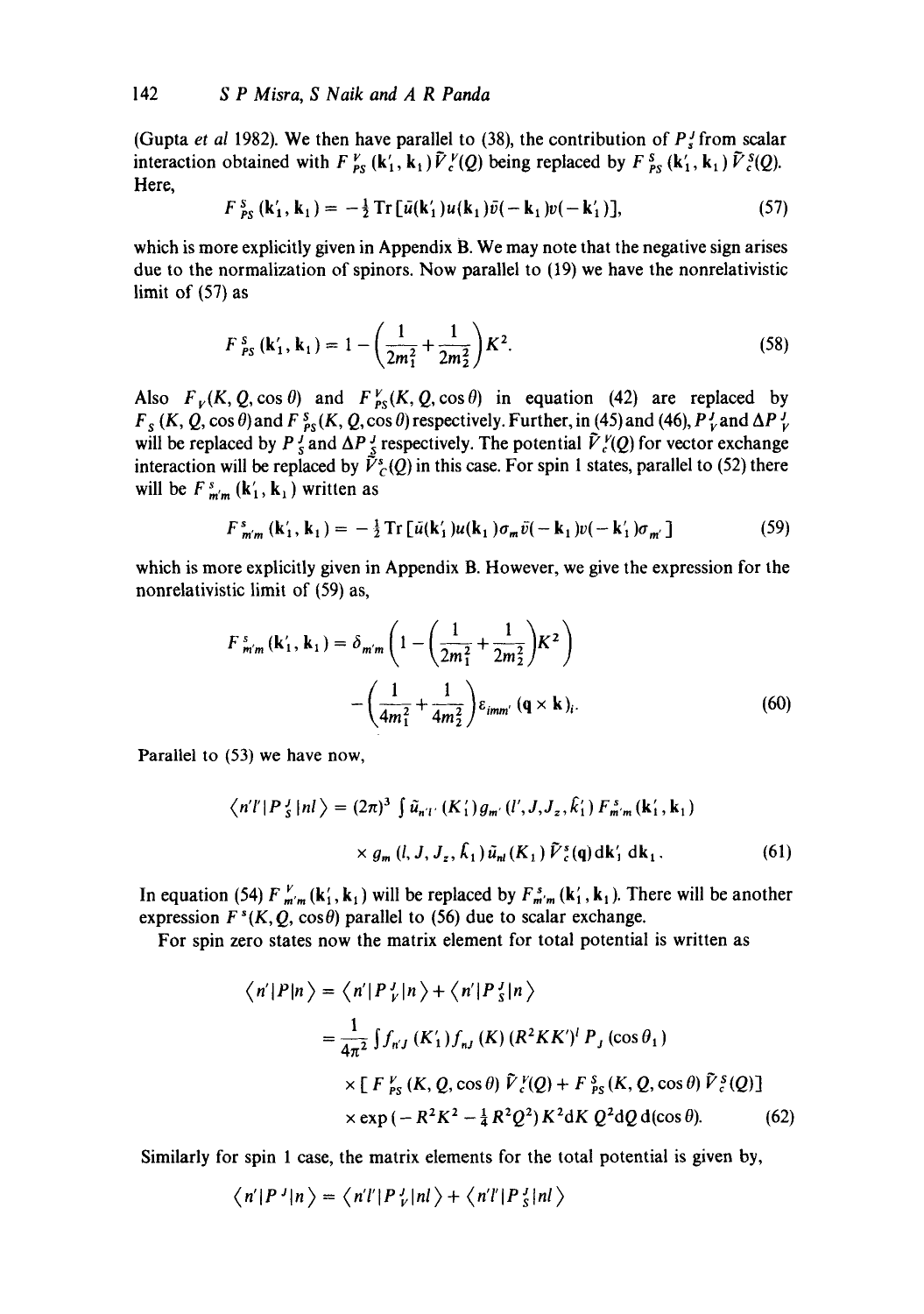$$
= \frac{1}{4\pi^2} \int f_{nT} (K_1') f_{nI} (K_1) (RK_1')^{l'} (RK_1)^{l} [F_{\nu}^{\nu}(K, Q, \cos \theta) \times \tilde{V}_{c}^{\nu}(Q) + F_{\nu}^{S} (K, Q, \cos \theta) V_{c}^{S}(Q)] \exp(-R^2 K^2 - \frac{1}{4} R^2 Q^2) \times K^2 dK Q^2 dQ d(\cos \theta).
$$
\n(63)

## **3. Approximation schemes**

We have given here the general framework for the sake of completeness.  $S = 0$  and  $S = 1$  states do not mix due to CP invariance. Then, with specific values of  $J<sup>P</sup>$ , we can construct the matrix elements of H corresponding to a *finite* subset of the basis, and diagonalize the Hamiltonian. For a large enough basis, we expect progressive convergence for the masses of the low-lying levels. However, we may note that  $R<sup>2</sup>$  is an arbitrary parameter of the basis, and the dynamics, including the mass levels, has to be independent of this. Further, a small subset of the basis may yield more *rapid*  convergence to the actual wave functions for a suitable value of  $R<sup>2</sup>$  as compared to other values. Hence, we shall obviously adopt the variational procedure to optimize the basis in the context of the eigenvalues; in fact, for each finite choice of elements of the basis, we shall first do so. The rate of convergence of the results when we change the number of elements of the basis will broadly indicate the degree of reliability of the corresponding values quoted. We shall now develop an approximation which is relativistic, but depends on the dominance of the values of the matrix elements on small values of the variable Q. Such an approximation may be sometimes reasonable since  $\tilde{V}(Q)$  has terms like  $1/Q^2$  or  $1/Q^4$ .

### (a) *Small Q dominance*

To make this approximation, we first note that  $F(K, Q, \cos \theta)$  in (46) is effective always even in  $\cos \theta$ . Hence we can use the expansion in  $Q^2$  yielding

$$
F(K, Q, \cos \theta) - F(K, 0, \cos \theta) = -Q^2 F_1(K, \cos \theta). \tag{64}
$$

One *then* has from (46)

$$
\langle n'|\Delta P^J|n\rangle = \langle n'|I_1|n\rangle V_1,\tag{65}
$$

where

$$
V_1 = V_1(R) = \frac{R^2}{2\pi^2} \int (-Q^2 \tilde{V}(Q)) \exp(-R^2 Q^2/4) Q^2 dQ,
$$
 (66)

and

$$
\langle n'|I_1'|n\rangle = \frac{1}{2R^2} \int F_1(K, \cos \theta) \exp(-R^2 K^2) K^2 dK d(\cos \theta). \tag{67}
$$

In (66) for the Cornell potential, or Martin potential, the momentum space integration has no spurious divergence. In case we find this to be there, we can use equation (7) and write the parallel of equation (50). As mentioned, the method here includes relativistic corrections, but depends crucially on the dominance of the matrix elements for small Q. One can still make a nonrelativistic approximation for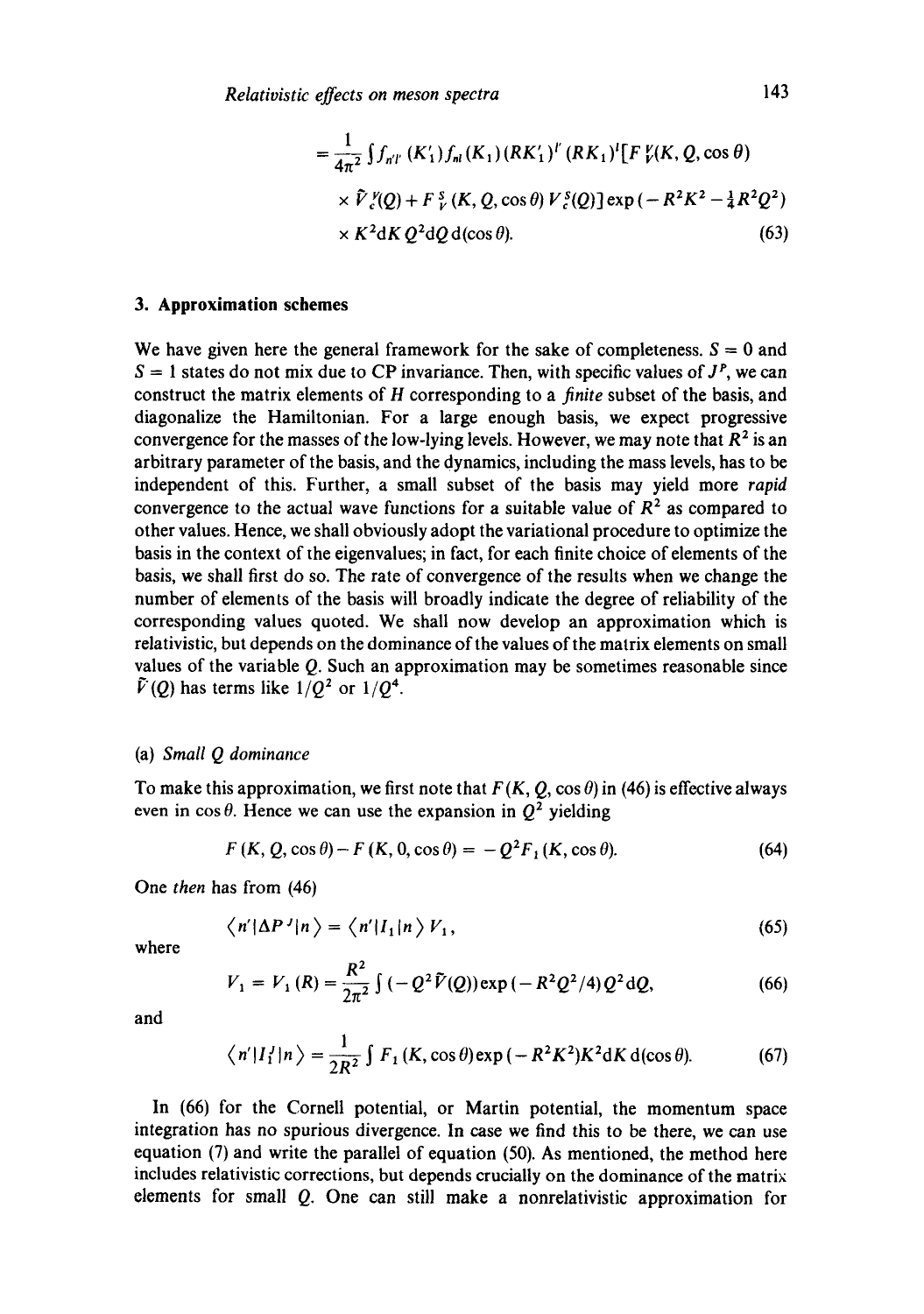$F_1(K, \cos \theta)$  in (64) and derive the conventional results of Schrödinger equation, including the corrections mentioned in equation (16) to (19).

We may now consider e.g. the Cornell potential (Eichten *et al* 1978) given as

$$
V_c(r) = -\frac{K_0}{r} + ar.\tag{68}
$$

From (7) we have

$$
\tilde{V}_c(Q) = -\left[\frac{4\pi K_0}{Q^2} + \frac{8\pi a}{Q^4}\right].
$$
\n(69)

Also, we get

$$
V_0|_{\text{Cornel}} = \frac{2}{\sqrt{\pi} R} \left[ -K_0 + aR^2 \right],\tag{70}
$$

and

$$
V_1|_{\text{Cornell}} = \frac{4}{\sqrt{\pi} R^3} [K_0 + aR^2].
$$
 (71)

For the Martin potential (Martin 1980) given as

$$
V_c(r) = A + Br^{\alpha},\tag{72}
$$

we similarly get

$$
V_0|_{\text{Martin}} = A + B \cdot \frac{2R^{\alpha}}{\sqrt{\pi}} \Gamma\left(\frac{3+\alpha}{2}\right),\tag{73}
$$

and

$$
V_1|_{\text{Martin}} = B \cdot \frac{2}{\sqrt{\pi}} \alpha (\alpha + 1) R^{\alpha} \Gamma \left( \frac{\alpha + 1}{3} \right). \tag{74}
$$

We next note that for the Richardson potential (Richardson 1979) from (5) and (6) we get

$$
\tilde{V}_c(Q) = -\frac{4}{3} \cdot \frac{48\pi^2}{(33 - 2n_f)} \cdot \frac{1}{Q^2 \ln\left(1 + Q^2/\Lambda^2\right)}.
$$
\n(75)

For small Q, we clearly have

$$
\tilde{V}_c(Q) = -\frac{4}{3} \cdot \frac{48\pi^2}{(33 - 2n_f)} \cdot \frac{\Lambda^2}{Q^4},\tag{76}
$$

such that from (69) this part behaves in coordinate space like *ar* with

$$
a=\frac{4}{3}\cdot\frac{6\pi\Lambda^2}{(33-2n_f)}.
$$

Separating this, we thus obtain from (49) the value of  $V_0$  as

$$
V_0|_{\text{Richardson}} = \frac{2R}{\sqrt{\pi}} \cdot \frac{4}{3} \cdot \frac{6\pi\Lambda^2}{(33 - 2n_f)} + I_{\text{Richardson}}\,,\tag{77}
$$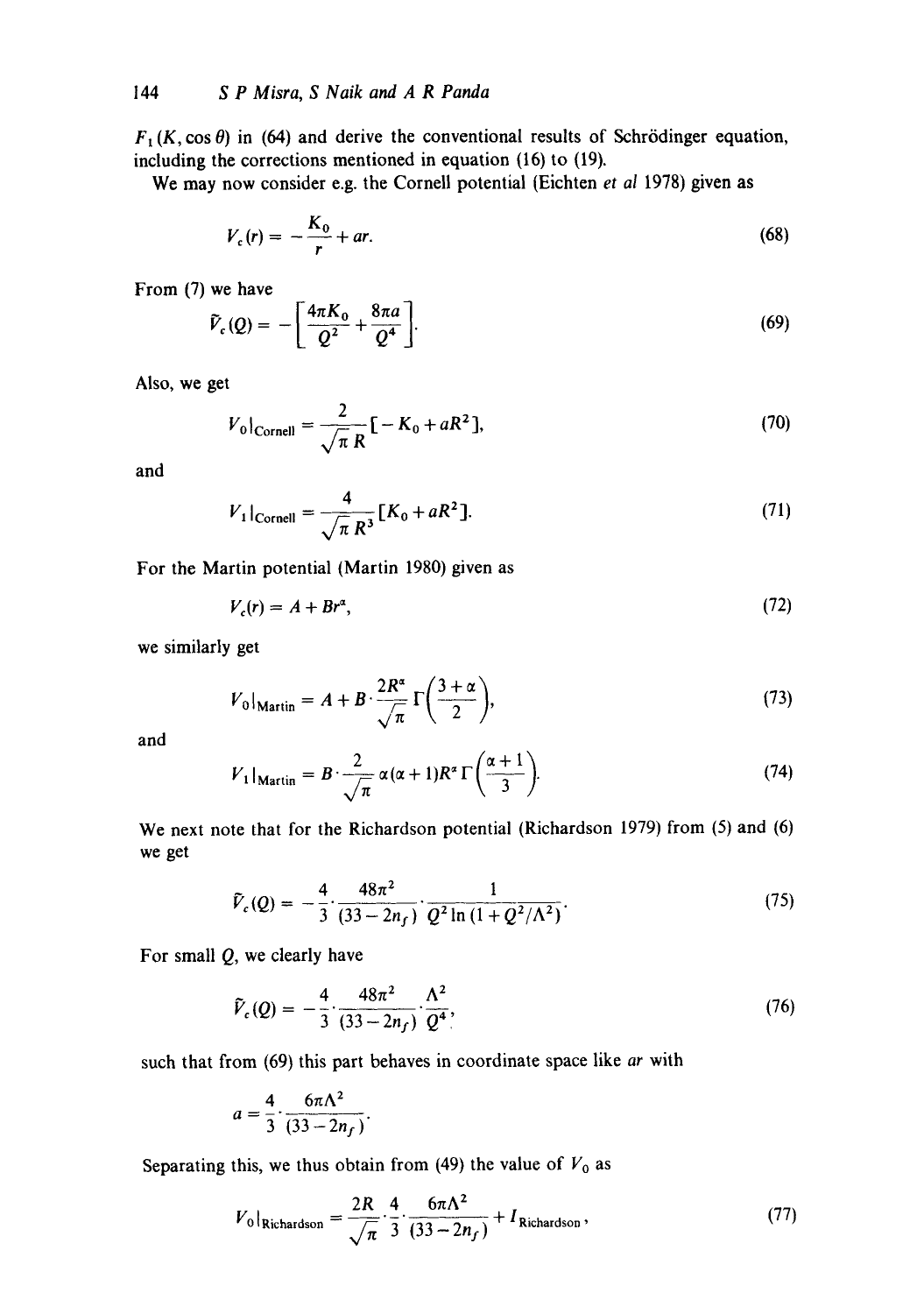where from (49) and (70)

$$
I_{\text{Richardson}} = \frac{1}{2\pi^2} \cdot \left( -\frac{4}{3} \right) \cdot \frac{48\pi^2}{(33 - 2n_f)} \cdot \int \left\{ \frac{1}{\ln \left( 1 + Q^2 / \Lambda^2 \right)} - \frac{\Lambda^2}{Q^2} \right\}
$$
  
× exp  $\left( -R^2 Q^2 / 4 \right) Q dQ$ . (78)

#### (b) *Nonrelativistic limit*

The nonrelativistic expressions for  $F_V^V(K, Q, \cos \theta)$ ,  $F_{PS}^V(K, Q, \cos \theta)$ ,  $F_V^S(K, Q, \cos \theta)$ and  $F_{PS}^S$  (K, Q, cos  $\theta$ ) are explicitly given in Appendix B. We can easily compare our expressions due to hyperfine, spin-orbit and tensor interactions with the earlier standard calculations (Rosner 1981). From equation (40b) and (74), the splitting due to the hyperfine interaction is

$$
\Delta H|_{\text{hyperfine}} = -\frac{2}{3} \frac{Q^2}{m^2} \, \tilde{V}_c \left( Q \right). \tag{79}
$$

In our usual Fourier transform technique

$$
\Delta H \, \dot{\mathbf{j}}_{\text{hyperfine}} = \frac{2}{3m^2} \, \nabla^2 \, V(r). \tag{80}
$$

From equation  $(B.13)$ ,  $(B.17)$  and  $(B.19)$  in Appendix B we can compare the expressions due to dyadic, hyperfine, spin-orbit and tensor interactions for different  ${}^{3}P$ , states.

The expressions due to the dyadic term which arises due to the four-component Dirac spinor is the same for all the  ${}^{3}P_{j}$  states. It does not give rise to any splitting and is given by

$$
\Delta F_{J}^{\nu}(K, Q, \cos \theta)|_{\text{Dyadic}} = 1 + \frac{K^{2} \sin^{2} \theta}{m^{2}} - \frac{Q^{2}}{4m^{2}}.
$$
 (81)

The expressions due to spin-orbit interaction for all the  ${}^{3}P_{J}$  states are given by,

$$
R^2 K_1 K_1' \Delta F_J^{\nu}(K, Q, \cos \theta) \bigg|_{^3P_0}^{s.o.} = \frac{3}{2m^2} R^2 K^2 Q^2 \sin^2 \theta, \tag{82}
$$

$$
R^{2}K_{1}K'_{1}\Delta F_{J}^{\nu}(K,Q,\cos\theta)\bigg|_{P_{1}}^{S_{1}C_{1}} = \frac{3}{4m^{2}}R^{2}K^{2}Q^{2}\sin^{2}\theta,
$$
 (83)

and

$$
R^{2}K_{1}K'_{1}\Delta F_{J}^{\nu}(K,Q,\cos\theta)\Big|_{3P_{2}}^{s.o.}=-\frac{3}{4m^{2}}R^{2}K^{2}Q^{2}\sin^{2}\theta.
$$
 (84)

#### (c) *Extreme relativistic limit*

In extreme relativistic limit we make a very crude approximation (Bardeen *et a11975)* by taking quark mass to be zero. In this approximation, the expression for  $p^0$ ,  $f(K)$  and  $g(K)$  in equations (9a) and (9b) get simplified as  $p^0 = |(K)|$ ,  $f(K) = 1/\sqrt{2}$  and  $g(K) = |K|/\sqrt{2}.$ 

To get the matrix elements for kinetic energy, we take  $p_1^0 = p_2^0 = p^0 = K$  in equation (51) and easily evaluate the integral. The simplified expressions in this approximation scheme for  $F_{PS}^V(\mathbf{k}_1, \mathbf{k}'_1)$ ,  $F_{PS}^S(\mathbf{k}_1, \mathbf{k}'_1)$ ,  $F_V^V(\mathbf{k}_1, \mathbf{k}'_1)$  and  $F_V^S(\mathbf{k}_1, \mathbf{k}'_1)$ , can be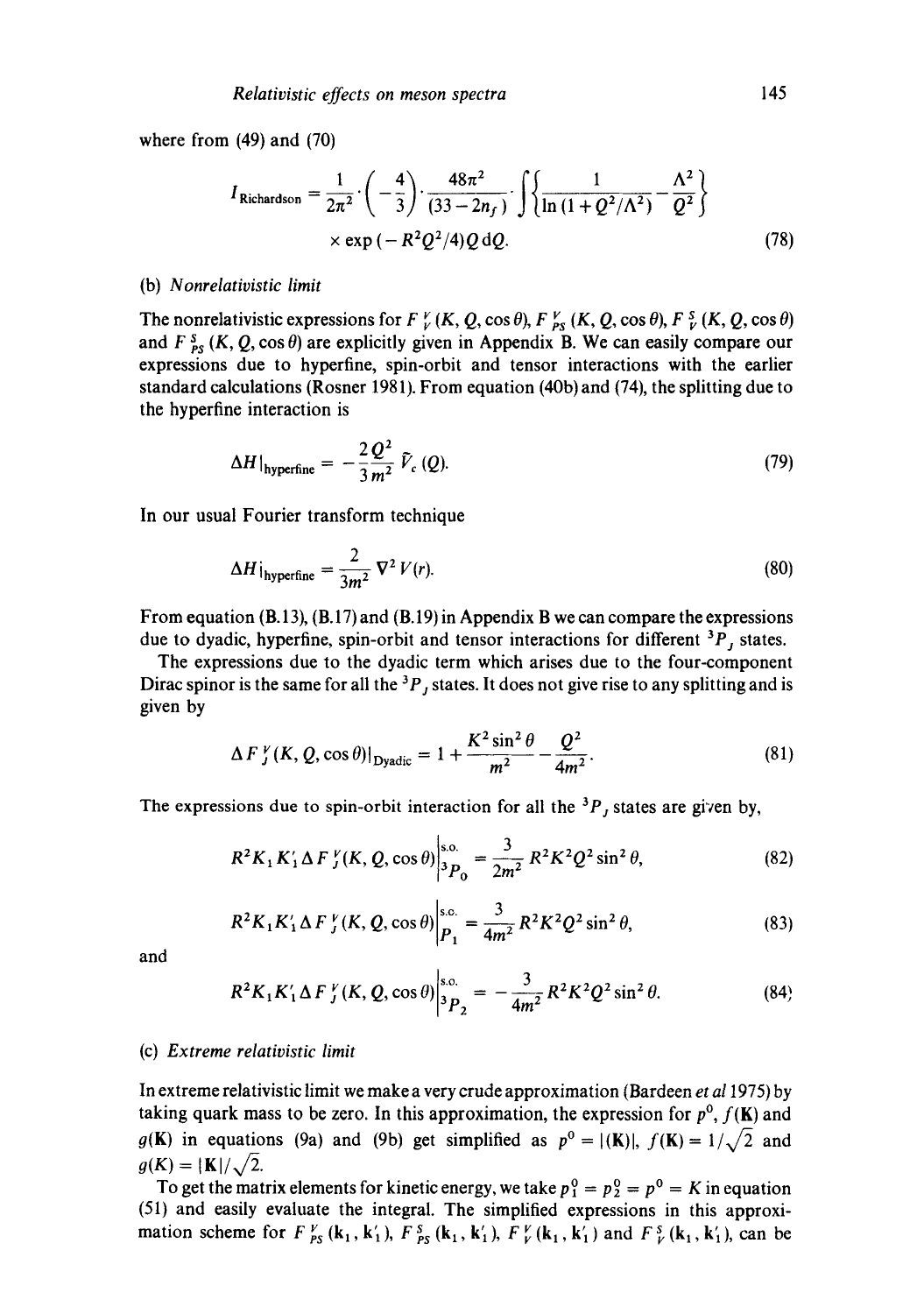found out using (B.2a), (B.5a), (B.10a), (B.12a), (B.16a), (B.23a), (B.25a) and (B.29a) of Appendix B.

# **4. Applications**

We now apply our model and the approximation scheme to calculate different mass levels and compare them with the experiments wherever available. To do this, as mentioned earlier, we test the convergence of the minimum energy of a particular state with respect to the number of matrix elements. To test the reliability of our calculations we have applied our scheme to some known calculations, that of Martin (1980) and Bhaduri and Brack (1982). Next, we optimize our potential parameters with respect to the exact relativistic calculations and use the same parameters for nonrelativistic calculations of heavy quark systems.

# *4.1 Illustrations for different potentials*

# (i) *Martin potential*

As described our scheme can be applicable to any potential. To test the reliability of our scheme we do some known calculations. Here, we take that of Martin (1980) with the potential given in equation (72), and using our scheme calculate the corresponding spin average mass levels aiad find that they are similar to that of Martin's as given in table 1.

## (ii) *Bhaduri's* model

Next, we compare calculations in our scheme with Bhaduri's model (Bhaduri and Brack 1982) and find that they also agree, which may be seen from table 2. We may remark that

| <b>States</b>               | Our calculation<br>(in GeV) | Martin's calculation<br>(in GeV) |  |
|-----------------------------|-----------------------------|----------------------------------|--|
| $J/\psi$                    | 3.086                       | $3 - 095$                        |  |
| $\psi'$                     | 3.691                       | 3.687                            |  |
| $\pmb{\psi}^{\prime\prime}$ | 4.050                       | 4.032                            |  |
| ψ‴                          | 4.307                       | 4.307                            |  |
| Average P-state             | 3.510                       | 3.502                            |  |
| Average $D$ state           | 3.793                       | 3.787                            |  |
| r                           | 9.46                        | 9.46                             |  |
| r                           | 10.040                      | 10.025                           |  |
| Υ"                          | $10-38$                     | $10-36$                          |  |
| $\Upsilon'''$               | 10.62                       | $10-60$                          |  |
| riv                         | $10-85$                     | $10-76$                          |  |
| 1P                          | 9.871                       | 9.851                            |  |
| 2P                          | 10.250                      | 10.242                           |  |
| φ                           | 0.99                        | 1.02                             |  |
| $\phi'$                     | 1.626                       | 1.634                            |  |
| $E(1^{++})$                 | $1-43$                      | $1-42$                           |  |

**Table** 1. Comparison of our calculation with Martin's potential with that of Martin's parameters are:  $A = -8.064$ ,  $B = 6.681$ ,  $\alpha = 0.1$ ,  $m_c = 1.8$  GeV,  $m_b = 5.174$  GeV and  $m_s = 0.518$  GeV (Martin 1980).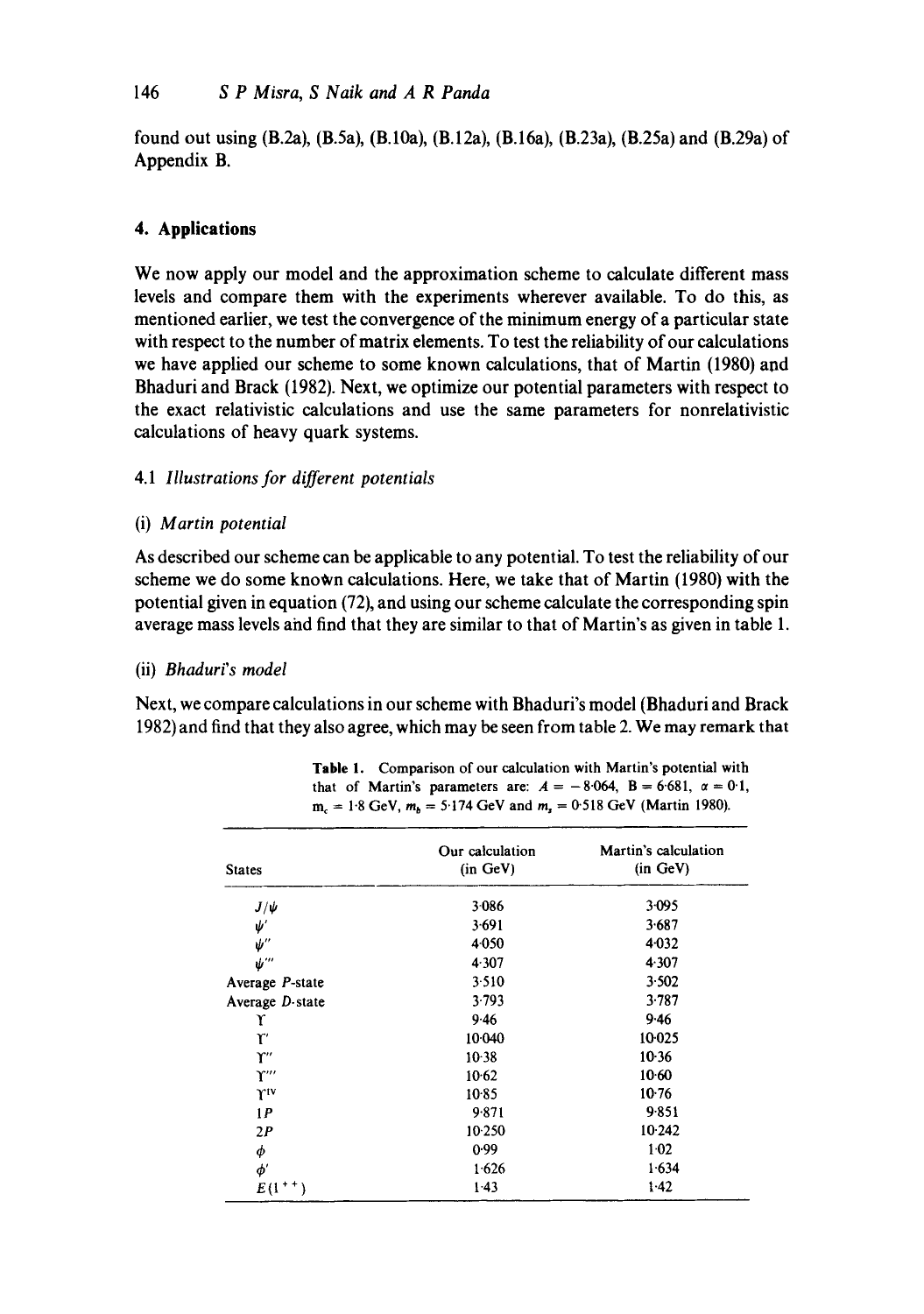**Table** 2. Comparison of Bhaduri's results with our calculation, with same parameters (Bhaduri and Brack 1982).  $m_a = 0.5$ ,  $a_0 = 0.054$  in GeV units.

| <b>States</b> | Our calculation | Bhaduri's calculation |  |
|---------------|-----------------|-----------------------|--|
| 15            | 0.334           | 0.331                 |  |
| 2S            | 0.584           | 0.579                 |  |
| 3S            | 0.788           | 0.772                 |  |
| 4S            | 0.975           | 0.961                 |  |
| 1P            | 0.480           | 0.476                 |  |
| ١d            | 0.606           | 0.602                 |  |
| 1f            | 0.721           | 0.715                 |  |
| lg            | 0.827           | 0.821                 |  |
|               |                 |                       |  |

Bhaduri showed that non-relativistic Schrödinger's equation with some effective mass and effective potential can simulate the solutions of relativistic Dirac equation of a massless particle with a known scalar potential, taken as  $V = a_0 r$ . We have here shown the same by variational method.

These two calculations give quite a good amount of reliability and confidence in our calculations.

### 4.2 *Heavy quark: Relativistic effects (present model)*

With the test of reliability of our scheme as mentioned in  $\S$  4.1 we do the calculations for relativistic heavy quark systems. For this, we choose a Cornell (Eichten *et al* 1978) type of potential (68) for the interaction due to the exchange of a vector particle. We recognize that in all applications, a scalar potential is needed. Thus we supplement the above potential with a purely linear confining potential and a constant to scalar exchange potential as has been taken by (Gupta *et al* 1982), written as

$$
V_c^s(r) = a_{0s}r - A_c,\tag{85}
$$

which in momentum space becomes

$$
\tilde{V}_c^s(Q) = -\frac{8\pi a_{0s}}{Q^4} - (2\pi)^3 \cdot A_c \delta(q). \tag{86}
$$

The calculated results correspond to this sum of the two potentials, and, thus we optimize the four-potential parameters along with the quark mass to get the lowest lying levels of charmonium. Also, we calculate the masses of the excited states and  ${}^{1}P_{1}$ state, as given in table 3 along with the experimental data (Particle Data Group 1984). We may note here that our prediction for the mass of  ${}^{1}P_{1}$  state agrees with the limit given by the Crystal Ball Data (Porter 1982). Further, we calculate the wave function at the origin and use them along with the Van Royen and Weiskopf (1967) formula, to calculate the leptonic widths as well as the photonic widths of  ${}^{1}S_{0}$  and  ${}^{3}S_{1}$  states. We also compare our calculations against the experimental data (Particle Data Group 1984) whenever available as in table 4. We may note here that the agreement appears to be reasonably good. We would like to note here that our estimation of  $\Gamma(\eta_c \rightarrow \gamma \gamma)$  agrees with that of Rosner (1981). Also, our calculations for  $\Gamma(J/\psi \rightarrow 3\gamma)$  agrees well with the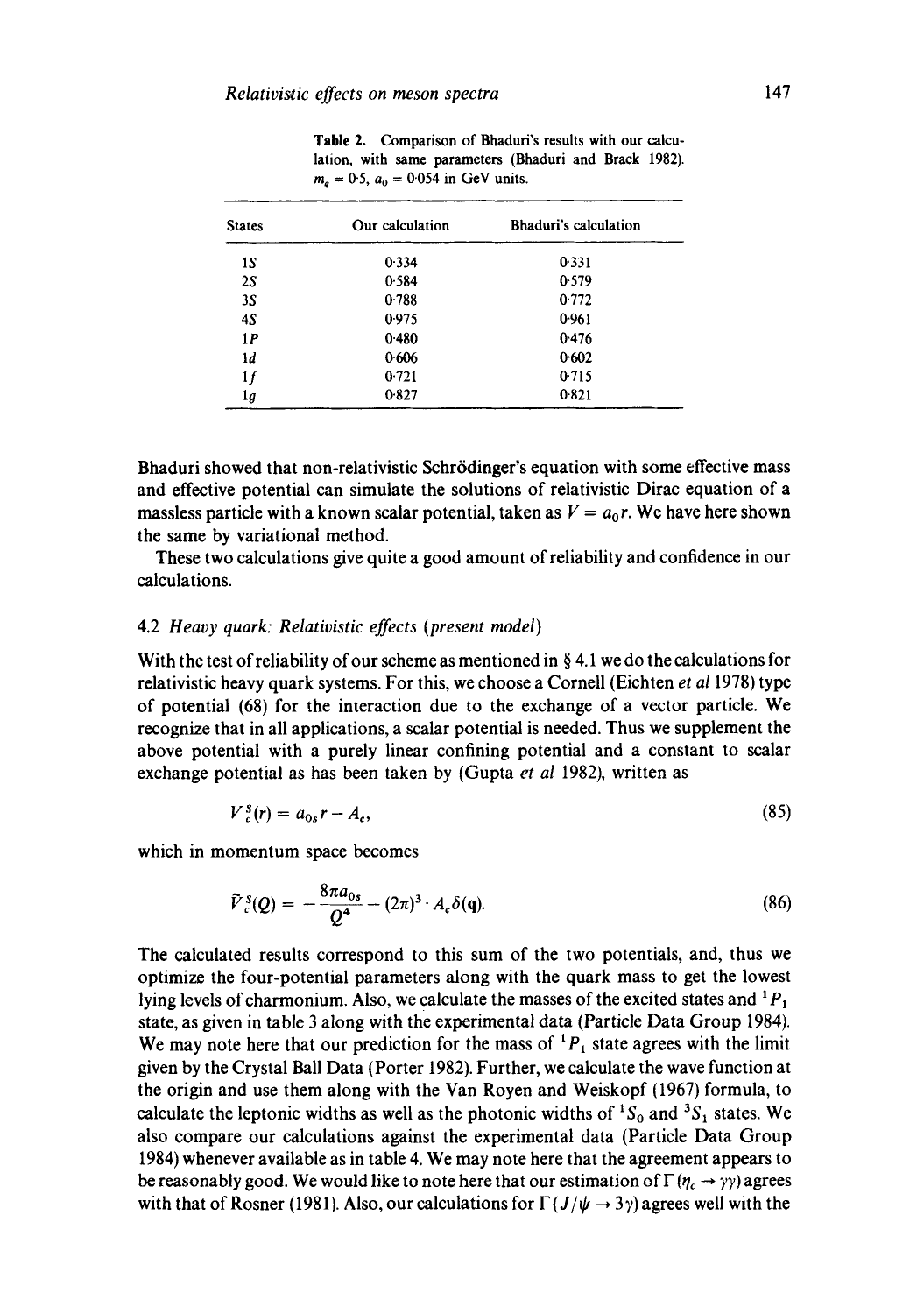| <b>State</b>            | Calculated mass<br>in GeV | $R^2$ in GeV <sup>-2</sup> | <b>Experimental values</b><br>in GeV |  |
|-------------------------|---------------------------|----------------------------|--------------------------------------|--|
| $1^{1}S_{0}(\eta_{c})$  | 2.993                     | 1.5                        | $2.981 + 0.006$                      |  |
| $1^3S_1(\psi)$          | 3.109                     | $2-0$                      | $3.097 + 0.0001$                     |  |
| $1^{3}P_{0}(\chi_{0})$  | 3.410                     | $2-0$                      | $3.415 + 0.0001$                     |  |
| $1^{3}P_{1}(\chi_{1})$  | 3.500                     | $3-0$                      | $3.510 \pm 0.00006$                  |  |
| $1^{3}P_{2}(\chi_{2})$  | 3.544                     | 40                         | $3.5558 + 0.00006$                   |  |
| $1^{1}P_{1}$ ( )        | 3.546                     | $5-0$                      |                                      |  |
| $2^{1}S_{0}(\eta_{c}')$ | 3.636                     | $3-0$                      | 3.590                                |  |
| $2^{3}S_{1}(\psi')$     | 3.710                     | 3.5                        | $3.686 + 0.0001$                     |  |

**Table 3.** *cc* spectrum with  $m_c = 1.648$ ,  $a_0 = a_{0s} = 0.11$ ,  $K = 0.46$ ,  $A_c = 0.69$ .

Table 4. Electromagnetic width:

| Decay mode                                 | Calculated width<br>(in keV) | Experimental width<br>(in keV) |
|--------------------------------------------|------------------------------|--------------------------------|
| $\Gamma(\psi \rightarrow e^+e^-)$          | 4.992                        | $4.662 + 0.756$                |
| $\Gamma(\Upsilon \rightarrow e^+e^-)$      | $1-208$                      | $1.176 + 0.462$                |
| $\Gamma(\psi' \rightarrow e^+e^-)$         | 2.855                        | $1.36 - 2.55$                  |
| $\Gamma(\Upsilon \rightarrow e^+e^-)$      | 0.4040                       | $0.51 + 0.18$                  |
| $\Gamma$ (n <sub>c</sub> $\rightarrow$ yy) | 6.656                        |                                |
| $\Gamma(n_h \rightarrow \gamma \gamma)$    | 1.610                        |                                |
| $\Gamma(\psi \to \gamma \gamma \gamma)$    | $3.709 \times 10^{-3}$       | $\leq 3.5 \times 10^{-3}$      |

experiment (Rosner 1981; Partridge *et al* 1980). The leptonic width formula (Van Royen and Weiskopf 1967) we use is written as

$$
\Gamma(V \to e^+e^-) = \frac{16\pi\alpha^2 e_q^2}{M^2(q\bar{q})} \cdot |\psi(0)|^2.
$$
 (88)

 $\psi(0)$  is the wave function at the origin given by  $\psi(0) = \Sigma C_n U_{n00}(0)$ .  $U_{n00}(0)$  is calculated from (24) and  $C'_{ms}$  are eigenvectors of  $\langle n'|H^J|n\rangle$ . The photonic width formula (Rosner 1981) for  ${}^{1}S_{0}$  and  ${}^{3}S_{1}$  states are respectively written as

$$
\Gamma(^{1}S_{0} \to 2\gamma) = \frac{4}{3}\Gamma(^{3}S_{1} \to e^{+}e^{-}), \qquad (89)
$$

and

$$
\Gamma({}^3S_1 \to 3\gamma) = \frac{2^8(\pi^2 - 9)}{3^7} \cdot \alpha \Gamma({}^3S_1 \to e^+e^-). \tag{90}
$$

Observing a reasonable agreement of our calculations with the experimental data (Particle Data Group 1984) for charmonium family, we now proceed in a similar manner to do our calculations and the optimization for upsilon family. We note here that we need here a different set of potential parameters (Gupta and Radford 1982) and the quark mass for the optimization of lowest lying states. Then as in the case of charmonium family we make our calculations for excited states and compare them with experiments wherever available as in table 5. Further we also calculate the electromagnetic widths for  $\Upsilon$ -family using (87)–(89) and compare them with the experiment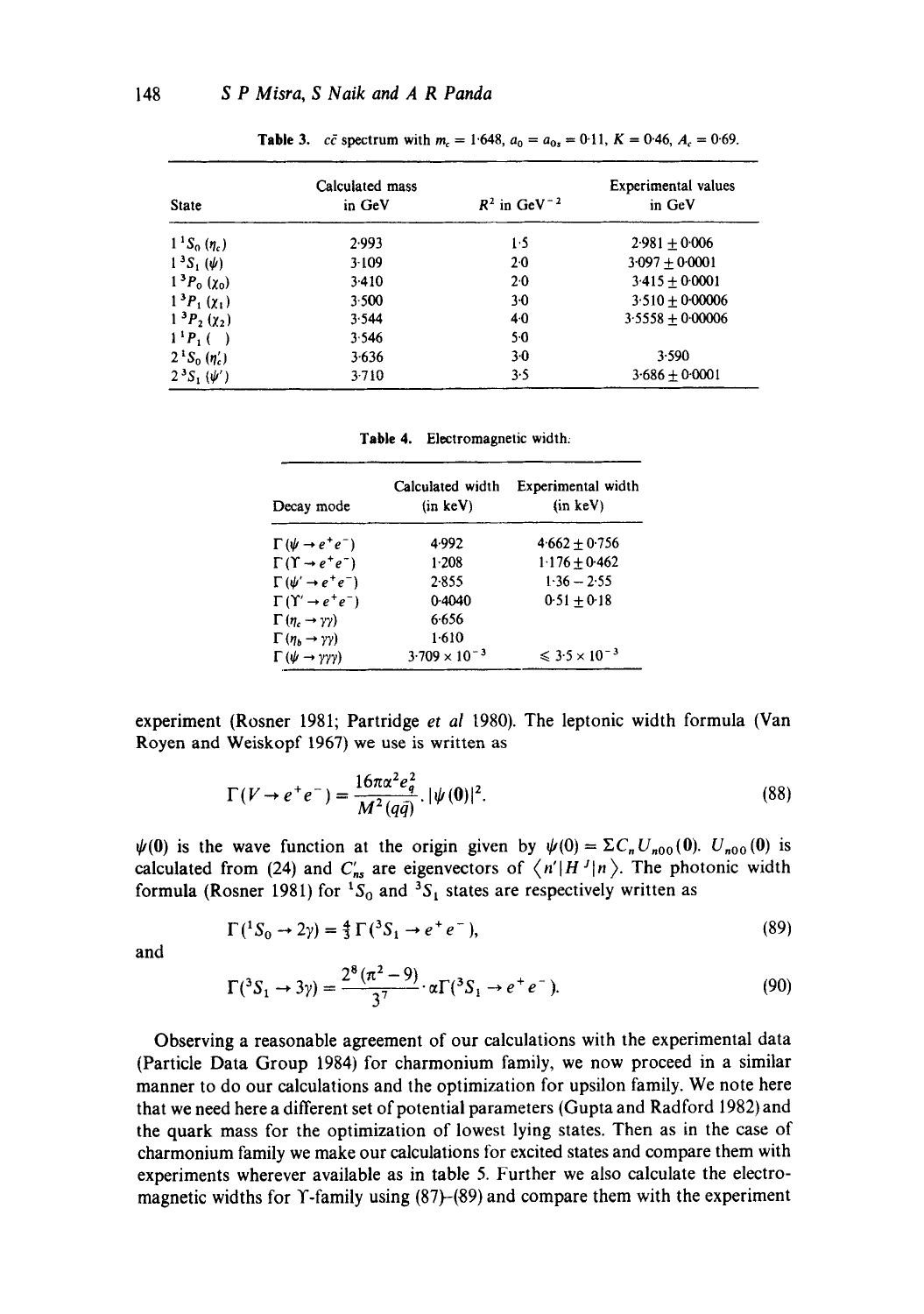| <b>State</b>                  | Calculated mass<br>(in GeV) | $R^2$<br>$(in GeV^{-2})$ | <b>Experimental</b> mass<br>(in GeV) |
|-------------------------------|-----------------------------|--------------------------|--------------------------------------|
| $1^{1}S_{0}$                  | 9.410                       | 0.6                      |                                      |
| $13S_1$                       | 9.460                       | 0.6                      | $9.460 + 0.0003$                     |
| 1 <sup>3</sup> P <sub>0</sub> | 9.869                       | $1-1$                    | $9.8729 + 0.0058$                    |
| $1^{3}P_{1}$                  | 9.896                       | 0.6                      | $9.8945 + 0.0035$                    |
| $1^3P_2$                      | 9.912                       | 0.6                      | $9.9146 + 0.0024$                    |
| $2^{1}S_{0}$                  | $10-04$                     | $1-1$                    |                                      |
| 2 <sup>3</sup> S <sub>1</sub> | $10-07$                     | $1-1$                    | $10.0234 + 0.0003$                   |
| $2^3P_0$                      | 10.35                       | 1.5                      |                                      |
| $2^3P_1$                      | $10-37$                     | 1.5                      | $10:2537 + 0:0034$                   |
| $2^3P_2$                      | $10-38$                     | 1.5                      | $10.271 + 0.0024$                    |

**Table 5.** *bb* spectrum with  $m_b = 5.005$ ,  $a_0 = 0.16$ ,  $K = 0.288$ ,  $a_{0s} = 0.187$ ,  $A_c$  $= 0.954.$ 

wherever available as in table 4. We may note here that our calculation agrees reasonably with the experimental data.

Next, with the parameters as above, we do the nonrelativistic calculations for heavy quark systems i.e. for charmonium and upsilon systems, to estimate the magnitude of the fully relativistic corrections. We find that these corrections over nonrelativistic calculations are of the order of 50 MeV for charmonium family and 20 MeV for the upsilon family, which is similar to the magnitude of the splittings, and are *not* the same for all sublevels. Thus, with this we do feel that the relativistic corrections for the light quark systems will be quite relevant.

## **5. Discussion**

We have derived the effective Hamiltonian in field theory. Next, we have used it retaining all relativistic effects. Further, we have done the diagonalization of the expectation values of the Hamiltonian instead of solving differential equations, for obtaining mass levels of mesons. For this, we have taken different phenomenological potentials as the quark-antiquark potential is not yet known. In our calculations, we notice a significant effect due to the totally relativistic calculations, over the Fermi-Breit approximation.

We may also find out a major difference of our model in contrast to most of the models. The potential parameters are taken to be fixed except for a variation dependent when we go from charmonium to upsilon system, as expected on the basis of renormalization group equation (e.g. Gupta and Radford 1982). However the radial wave function has been optimized separately for each radial or angular quantum number.

Although good agreement was obtained for heavy quark systems, this was not possible for light quark systems. This is surprising, since our calculations include relativistic effects. We attribute this to our inadequate knowledge of the structure of dynamics at low energies for quantum chromodynamics (QCD). In case we derive a potential from QCD, our relativistic format for bound state will be useful. For this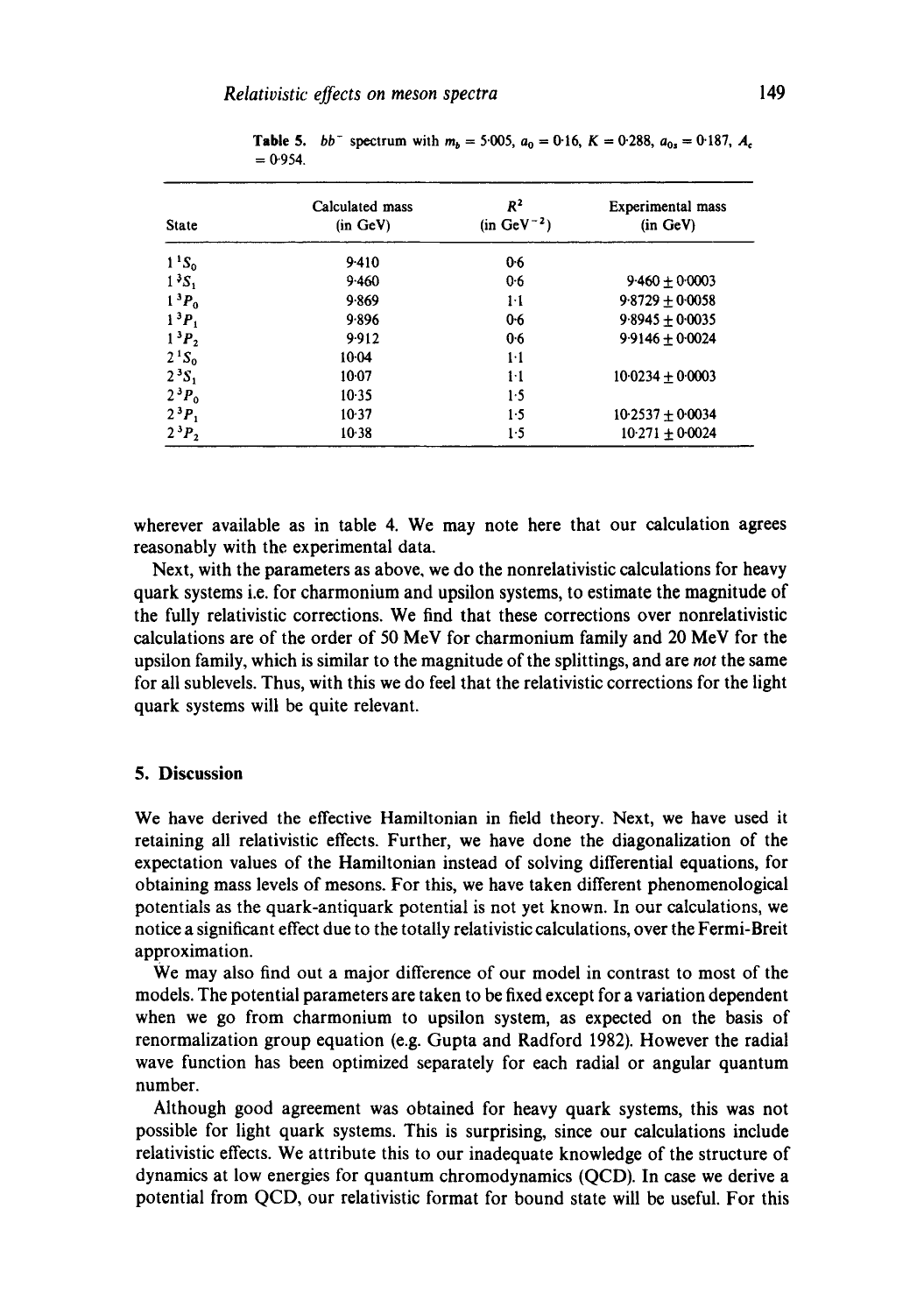purpose, in Appendix B, we have included the expressions for the relevant contributions when quarks are massless.

An alternative way of looking at the bound state is also possible in terms of Lagrangian density (Misra 1985) which is a covariant formalism and an equivalent approach through Hamiltonian density (Misra and Panda 1986). Further attempts in this direction are in progress. Also the present technique can be applied to the positronium system. However, since this method is numerical, and exact analytical methods exist, such an exercise will be merely a verification in addition to those quoted in §4.

# **Acknowledgement**

The authors would like to thank S Panda for discussions.

## **Appendix A. Angular momentum coefficients**

From equation (7) we have,

$$
g_m(l, J, J_z, \hat{k}_1)\sigma_m = \langle lm'1m'_1|JJ_z\rangle \mathcal{Y}_{lm'}\sigma_{m'_1}^P.
$$
 (A.1)

For  $J = l-1$ ,

$$
g_1(l, J, J_z, \hat{k}_1) = (-i)^l \cdot \frac{1}{\sqrt{2}} \cdot \left\{ Y_{l, J_z + 1}(\hat{k}_1) \left( \frac{(l + J_z + 1)(l + J_z)}{2l(2l + 1)} \right)^{1/2} - Y_{l, J_z - 1}(\hat{k}_1) \left( \frac{(l - J_z)(l - J_z + 1)}{2l(2l + 1)} \right)^{1/2} \right\}.
$$
 (A.2)

$$
g_2(l, J, J_z, \hat{k}_1) = (-i)^l \cdot \frac{-i}{\sqrt{2}} \left\{ Y_{l, J_z + 1}(\hat{k}_1) \left( \frac{(l + J_z + 1)(l + J_z)}{2l(2l + 1)} \right)^{1/2} + Y_{l, J_z - 1}(\hat{k}_1) \left( \frac{(l - J_z)(l - J_z + 1)}{2l(2l + 1)} \right)^{1/2} \right\},
$$
(A.3)

$$
g_3(i, J, J_z, \hat{k}_1) = (-i)^l Y_{i, J_z - 1}(\hat{k}_1) \left( \frac{(l^2 - J_z^2)}{l(2l + 1)} \right)^{1/2}.
$$
 (A.4)

For  $J = 1$ 

$$
g_1(l, J, J_z, \hat{k}_1) = (-i)^l \cdot \frac{1}{\sqrt{2}} \cdot \left\{ Y_{l, J_z + 1}(\hat{k}_1) \left( \frac{(l - J_z)(l + J_z + 1)}{2l(l + 1)} \right)^{1/2} - Y_{l, J_z - 1}(\hat{k}_1) \left( \frac{(l + J_z)(l + J_z + 1)}{2l(l + 1)} \right)^{1/2} \right\},
$$
(A.5)

$$
g_2(l, J, J_z, \hat{k}_1) = (-i)^l \cdot \frac{-i}{\sqrt{2}} \left\{ Y_{l, J_z + 1} (\hat{k}_1) \left( \frac{(l - J_z)(l + J_z + 1)}{2l(l + 1)} \right)^{1/2} - Y_{l, J_z - 1} (\hat{k}_1) \left( \frac{(l + J_z)(l - J_z + 1)}{2l(l + 1)} \right)^{1/2} \right\},
$$
(A.6)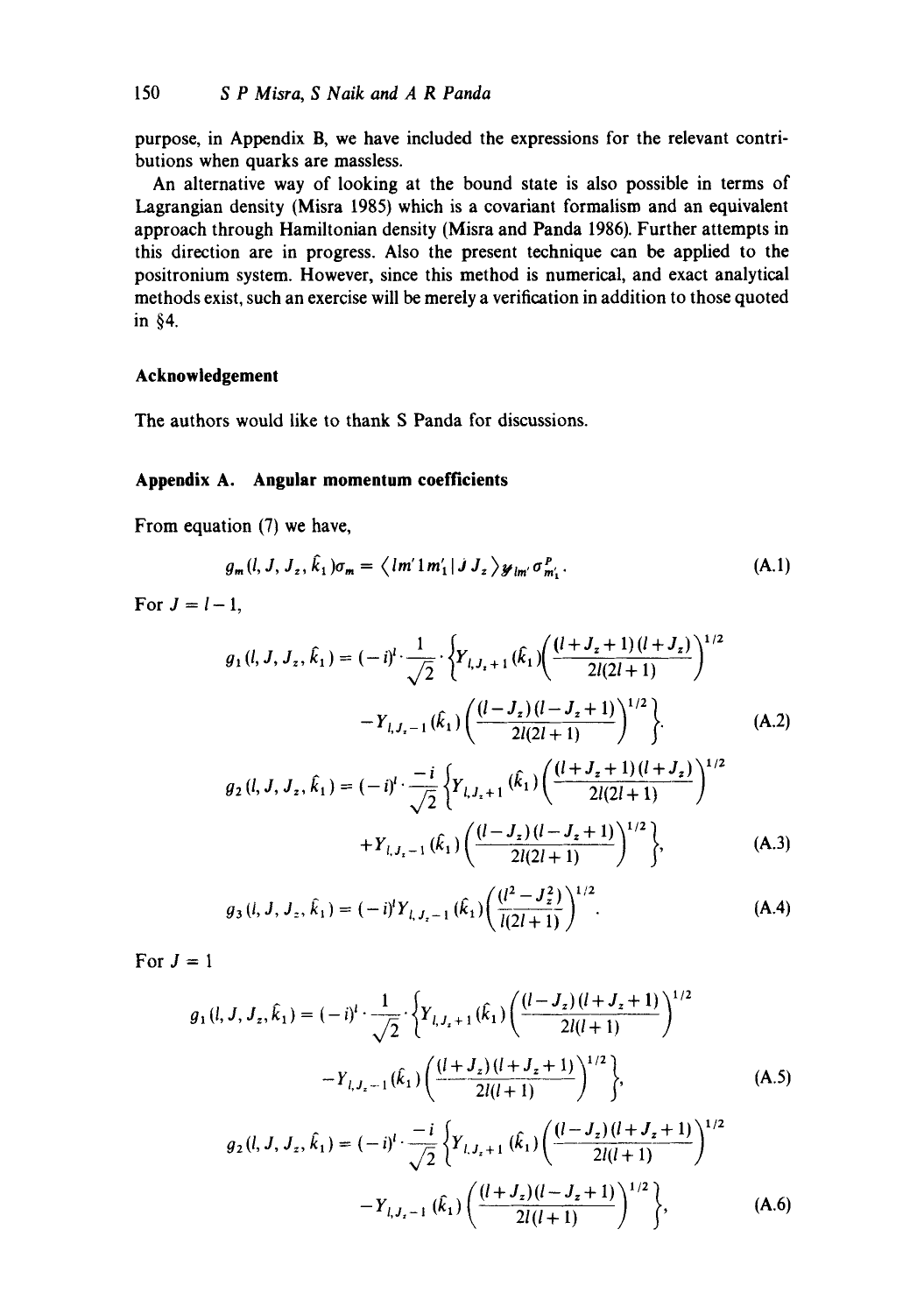*Relativistic effects on meson spectra* 151

$$
g_3(l, J, J_z, \hat{k}_1) = (-i)^l Y_{l, J_z}(\hat{k}_1) \frac{J_z}{\sqrt{l(l+1)}}.
$$
 (A.7)

For  $J = l + 1$ ,

$$
g_1(l, J, J_z, \hat{k}_1) = (-i)^l \cdot \frac{1}{\sqrt{2}} \cdot \left\{ Y_{l, J_z + 1}(\hat{k}_1) \left( \frac{(l - J_z)(l - J_z + 1)}{(2l + 1)(2l + 2)} \right)^{1/2} - Y_{l, J_z - 1}(\hat{k}_1) \left( \frac{(l + J_z)(l + J_z + 1)}{(2l + 1)(2l + 2)} \right)^{1/2} \right\}.
$$
 (A.8)

$$
g_2(l, J, J_z, \hat{k}_1) = (-i)^l \cdot \frac{-i}{\sqrt{2}} \left\{ Y_{l, J_z + 1}(\hat{k}_1) \left( \frac{(l - J_z)(l - J_z + 1)}{(2l + 1)(2l + 2)} \right)^{1/2} + Y_{l, J_z - 1}(\hat{k}_1) \left( \frac{(l + J_z)(l + J_z + 1)}{(2l + 1)(2l + 2)} \right)^{1/2} \right\},
$$
(A.9)

$$
g_3(l, J, J_z, \hat{k}_1) = (-i)^l Y_{l, J_z}(\hat{k}_1) \left( \frac{(l - J_z + 1)(l + J_z + 1)}{(2l + 1)(l + 1)} \right)^{1/2}.
$$
 (A.10)

From equation (54), we have

$$
A_{m'm}^V(\hat{k}'_1, \hat{k}_1) = \frac{4\pi}{2J+1} \sum_{J_z} g_{m'}^* (l', J, J_z, \hat{k}') g_m(l, J, J_z, \hat{k}_1).
$$
 (A.11)

For  $l = 0$  and  $J = 1$ , i.e. for <sup>3</sup>S<sub>1</sub> state, we have

$$
A_{m'm}^V(\hat{k}_1', \hat{k}_1) = \frac{1}{3} \delta_{m'm}.
$$
 (A.12)

For  $l = 1$  and  $J = 0$ , i.e. for  ${}^{3}P_{0}$  state we have,

$$
A_{m'm}^V(\hat{k}'_1, \hat{k}_1) = \hat{k}'_{1m'} \hat{k}_{1m}.
$$
\n(A.13)

For  $l = 1$  and  $J = 1$ , i.e. for <sup>3</sup> $P_1$  state we have,

$$
A''_{m'm}(\hat{k}'_1 \cdot \hat{k}_1) = \frac{1}{2}(\hat{k}'_1, \hat{k}_1) \delta_{m'm} - \frac{1}{2} \hat{k}_{1m'} \hat{k}'_{1m}.
$$
 (A.14)

For  $l = 1$  and  $J = 2$ , i.e. for  ${}^{3}P_2$  state we have

$$
A_{m'm}^V(\hat{k}_1', \hat{k}_1) = \left[\frac{3}{10}(\hat{k}_1' \cdot \hat{k}_1)\delta_{m'm} - \frac{1}{5}\hat{k}_{1m}'\hat{k}_{1m} + \frac{3}{10}\hat{k}_{1m}'\hat{k}_{1m'}\right].
$$
 (A.15)

# **Appendix B. Relativistic corrections**

From equation (40) we have

$$
F_{PS}^{V}(\mathbf{k}'_{1}, \mathbf{k}_{1}) = \frac{1}{2} \text{Tr} \left[ \bar{u}(\mathbf{k}'_{1}) \gamma^{\mu} u(\mathbf{k}_{1}) \bar{v}(-\mathbf{k}_{1}) \gamma_{\mu} v(-\mathbf{k}'_{1}) \right] + \frac{1}{2|\mathbf{q}|^{2}} \text{Tr} \left[ \bar{u}(\mathbf{k}'_{1}) \gamma \cdot \bar{\mathbf{q}} u(\mathbf{k}_{1}) \bar{v}(-\mathbf{k}_{1}) \gamma \cdot \mathbf{q} v(-\mathbf{k}'_{1}) \right] \qquad (B.1) = f'_{1} f_{1} f'_{2} f_{2} + (\mathbf{k}'_{1} \cdot \mathbf{k}_{1}) \left( f'_{1} f_{1} g'_{2} g_{2} + f'_{2} f_{2} g'_{1} g_{1} \right)
$$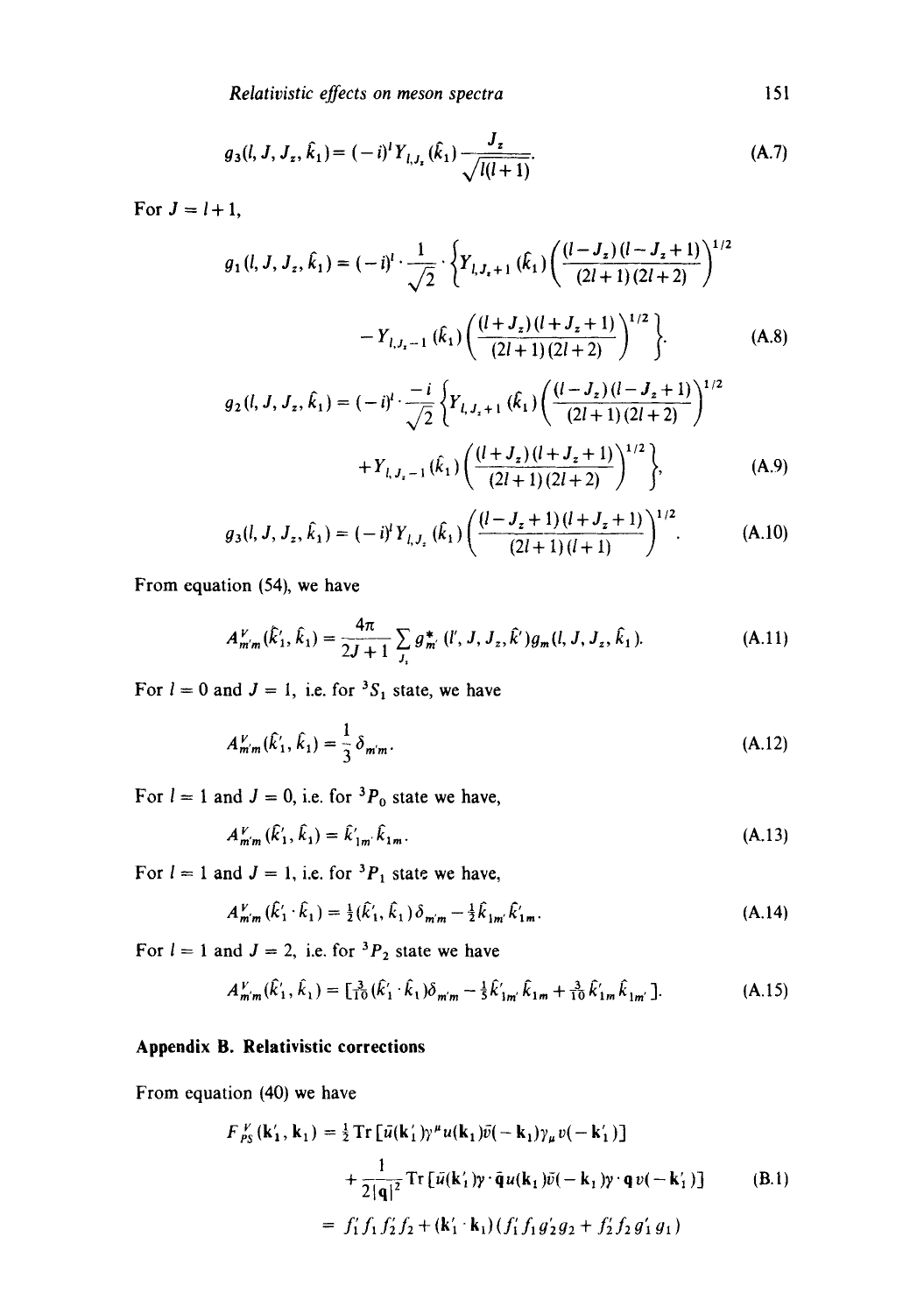152 *S P Misra, S Naik and A R Panda* 

*t 2 ~ ~ t2 2 + 2(f, fzg'~ 0'2 K'~ 2 + f~ f~g, g2 K,)+ g~g2g,g2K, K,*  (B.2) 2 ]q]2 *( f~ f2gxg~ + f~ f~ g'~* g2)(k~ .q)(k~-q),

which for quark mass being zero becomes,

$$
F_{PS}^{V}(\mathbf{k}'_1, \mathbf{k}_1) = \frac{3}{2} + \frac{1}{4}\cos\theta_1 - \frac{1}{K'_1K_1}\left(K^2\cos^2\theta - \frac{Q^2}{4}\right),
$$
 (B.2a)

where  $\cos \theta_1 = (\mathbf{k}'_1 \cdot \mathbf{k}_1)/K'_1 K_1$ . From equation (52) we have,

$$
F_{m'm}^{V}(k'_{1}, k_{1}) = \frac{1}{2} \text{Tr} \left[ \bar{u}(k'_{1}) \gamma^{\mu} u(k_{1}) \sigma_{m} \bar{v}(-k_{1}) \gamma_{\mu} v(-k'_{1}) \sigma_{m'} \right] + \frac{1}{2|q|^{2}} \text{Tr} \left[ \bar{u}(k'_{1}) \gamma^{\mu} q u(k_{1}) \sigma_{m} \bar{v}(-k_{1}) \gamma^{\mu} q v(-k'_{1}) \sigma_{m'} \right] \qquad (B.3) = \left[ (f'_{1} f_{1} + g'_{1} g_{1}(k'_{1} \cdot k_{1})) (f'_{2} f_{2} + g'_{2} g_{2}(k'_{1} \cdot k_{1})) \right] + \left( K_{1}^{2} - \frac{(k_{1} \cdot q)^{2}}{|q|^{2}} \right) (f_{1} f_{2} g'_{1} g'_{2} + f_{1} f'_{2} g_{1} g_{2} + f_{1} f'_{2} g'_{1} g_{2} \right. - f'_{1} f_{2} g_{1} g'_{2} \right) \left[ \delta_{m'm} + \left[ -2 f_{1} f_{2} g'_{1} g'_{2} - 2(f'_{1} f'_{2} g_{1} g_{2} \right. - f_{1} f_{2} g'_{1} g'_{2} \right) \frac{k_{1} \cdot q}{|q|^{2}} - (f'_{1} f_{2} g_{1} g'_{2} + f_{1} f'_{2} g'_{1} g_{2}) - (f_{1} f'_{1} g_{2} g'_{2} + f_{2} f'_{2} g_{1} g'_{1}) - 2 g_{1} g_{2} g'_{1} g'_{2} (k'_{1} \cdot k_{1}) \right] \varepsilon_{imm'} (q \times k'_{1})_{i} + \left[ (f'_{1} f_{2} g_{1} g_{2} + f_{1} f'_{2} g'_{1} g_{2}) (k'_{1} \cdot k_{1}) - f_{1} f_{2} g'_{1} g'_{2} K'_{1}^{2} \right. - f'_{1} f'_{2} g_{1} g_{2} k_{1}^{2} \right] \delta_{m'm} - \left[ (f'_{1} f_{2} g_{1} g'_{2} + f_{1} f'_{2}
$$

From equation (57) we get,

$$
F_{PS}^{S}(\mathbf{k}'_{1}, \mathbf{k}_{1}) = -\frac{1}{2} \text{Tr} \left[ \bar{u}(\mathbf{k}'_{1}) u(\mathbf{k}_{1}) \bar{v}(-\mathbf{k}_{1}) v(-\mathbf{k}'_{1}) \right] = f'_{1} f_{1} f'_{2} f_{2} - (f'_{1} f_{1} g_{2} g'_{2} + f'_{2} f_{2} g'_{1} g_{1}) (\mathbf{k}'_{1} \cdot \mathbf{k}_{1}) + g'_{1} g_{1} g'_{2} g_{2} K'^{2}_{1} K^{2}_{1},
$$
(B.5)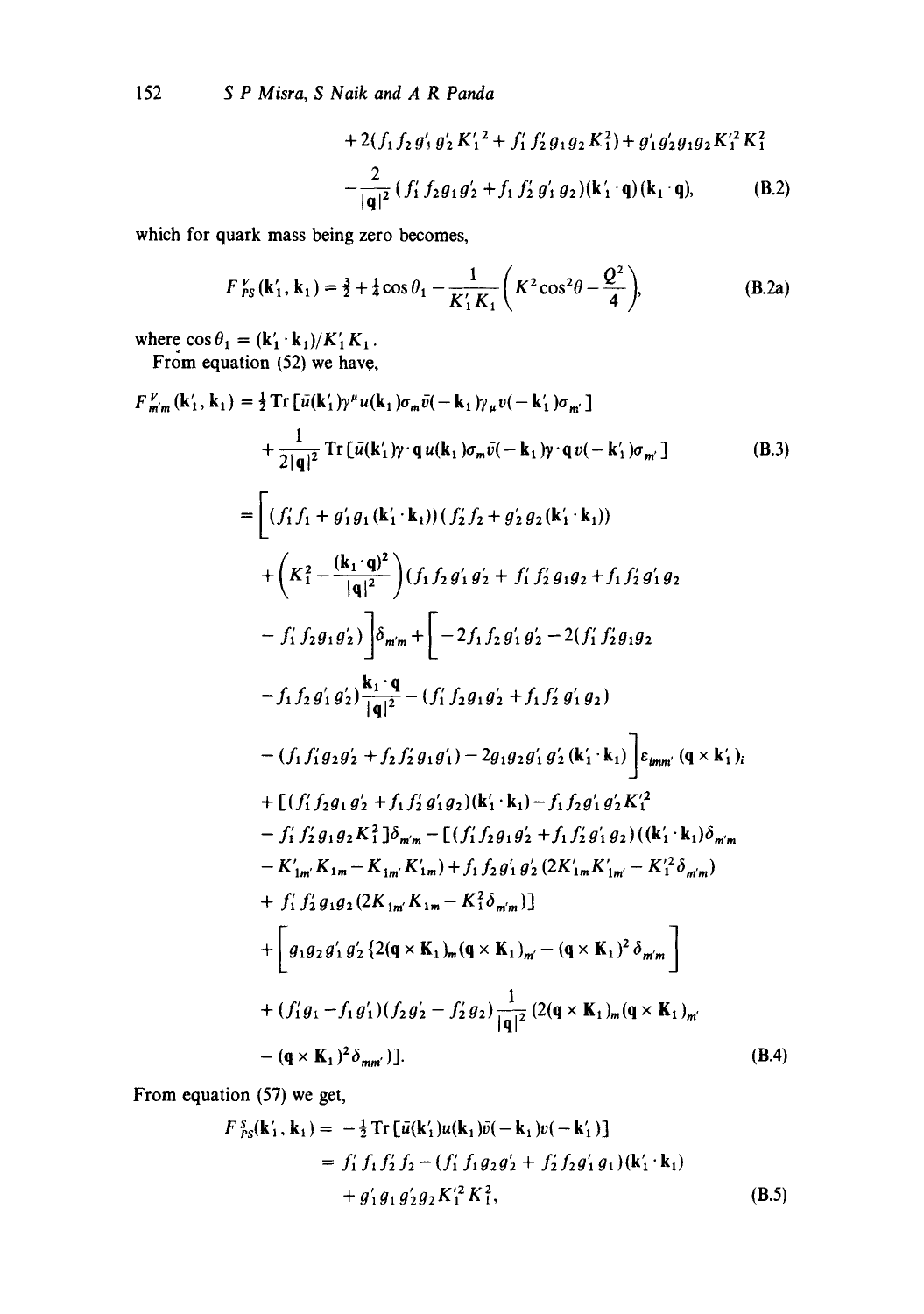which for quarks being massless becomes

$$
F_{PS}^{s}(\mathbf{k}'_1, \mathbf{k}_1) = \frac{1}{2}(1 - \cos \theta_1). \tag{B.5a}
$$

From equation (59),

$$
F_{m'm}^{S}(\mathbf{k}'_{1}, \mathbf{k}_{1}) = -\frac{1}{2} \text{Tr} \left[ \bar{u}(\mathbf{k}'_{1}) u(\mathbf{k}_{1}) \sigma_{m} \bar{v}(-\mathbf{k}_{1}) v(-\mathbf{k}'_{1}) \sigma_{m'} \right]
$$
  
\n
$$
= -\left[ (f'_{1} f_{1} - g'_{1} g_{1}(\mathbf{k}'_{1} \cdot \mathbf{k}_{1}) (g'_{2} g_{2}(\mathbf{k}'_{1} \cdot \mathbf{k}_{1}) - f'_{2} f_{2}) \delta_{m'm} + \left\{ (f'_{1} f_{1} - g'_{1} g_{1}(\mathbf{k}'_{1} \cdot \mathbf{k}_{1})) g'_{2} g_{2} + (f'_{2} f_{2} - g'_{2} g_{2}(\mathbf{k}'_{1} \cdot \mathbf{k}_{1})) g'_{1} g_{1} \right\}
$$
  
\n
$$
- \varepsilon_{imm'}(\mathbf{k}'_{1} \times \mathbf{k}_{1})_{i} - g'_{1} g_{1} g'_{2} g_{2} \left\{ 2(\mathbf{k}'_{1} \times \mathbf{k}_{1})_{m} (\mathbf{k}'_{1} \times \mathbf{k}_{1})_{m'} - (\mathbf{k}'_{1} \times \mathbf{k}_{1})^{2} \delta_{m'm} \right\} \right].
$$
\n(B.6)

We have

$$
F^{\nu}(^1S_0) = F^{\nu}_{PS}(\mathbf{k}'_1, \mathbf{k}_1) \tag{B.7}
$$

and

$$
F^{\nu}({}^{1}P_{1}) = (\mathbf{k}'_{1} \cdot \mathbf{k}_{1}) F^{\nu}_{PS}(\mathbf{k}'_{1}, \mathbf{k}_{1}). \tag{B.8}
$$

From equation (54),

$$
F_{\nu}^{\nu}(\mathbf{k}'_1, \mathbf{k}_1) = \sum F_{m'm}^{\nu}(\mathbf{k}'_1, \mathbf{k}_1) A_{m'm}^{\nu}(\mathbf{k}'_1, \mathbf{k}_1).
$$
 (B.9)

For  $l = 0$  and  $J = 1$ , we have <sup>3</sup>S<sub>1</sub> state.

From (B.4) and (A.12) we get

$$
F^{\nu}(^{3}S_{1}) = f'_{1}f_{1}f'_{2}f_{2} + (f'_{1}f_{1}g'_{2}g_{2} + f'_{2}f_{2}g'_{1}g_{1})(\mathbf{k}'_{1} \cdot \mathbf{k}_{1})
$$
  
+  $g'_{1}g_{1}g'_{2}g_{2}((\mathbf{k}'_{1} \cdot \mathbf{k}_{1})^{2} - \frac{1}{3}(\mathbf{k}'_{1} \times \mathbf{k}_{1})^{2})$   
+  $\frac{2}{3}f'_{1}f'_{2}g_{1}g_{2}(\mathbf{K}^{2} - 2\mathbf{K}^{2}\cos^{2}\theta - \frac{Q^{2}}{4} + KQ\cos\theta)$   
+  $\frac{2}{3}f_{1}f_{2}g'_{1}g'_{2}(\mathbf{K}^{2} - 2\mathbf{K}^{2}\cos^{2}\theta - \frac{Q^{2}}{4} - KQ\cos\theta)$   
+  $\frac{2}{3}(f'_{1}f_{2}g_{1}g'_{2} + f_{1}f'_{2}g'_{1}g_{2})(\mathbf{K}^{2} + \mathbf{K}^{2}\sin^{2}\theta - \frac{Q^{2}}{4}),$  (B.10)

which for quarks being massless becomes

$$
F^V({}^3S_1) = \frac{1}{4} + \frac{1}{2}\cos\theta_1 + \frac{1}{4}\left(\cos^2\theta_1 - \frac{1}{3}\sin^2\theta_1\right) + \frac{1}{6K_1^2}\left(K^2 - 2K^2\cos^2\theta - \frac{Q^2}{4} - KQ\cos\theta\right) + \frac{1}{6K_1^2}\left(K^2 - 2K^2\cos^2\theta - \frac{Q^2}{4} + KQ\cos\theta\right) + \frac{1}{3K_1'K_1}\left(K^2 + K^2\sin^2\theta - \frac{Q^2}{4}\right).
$$
 (B.10a)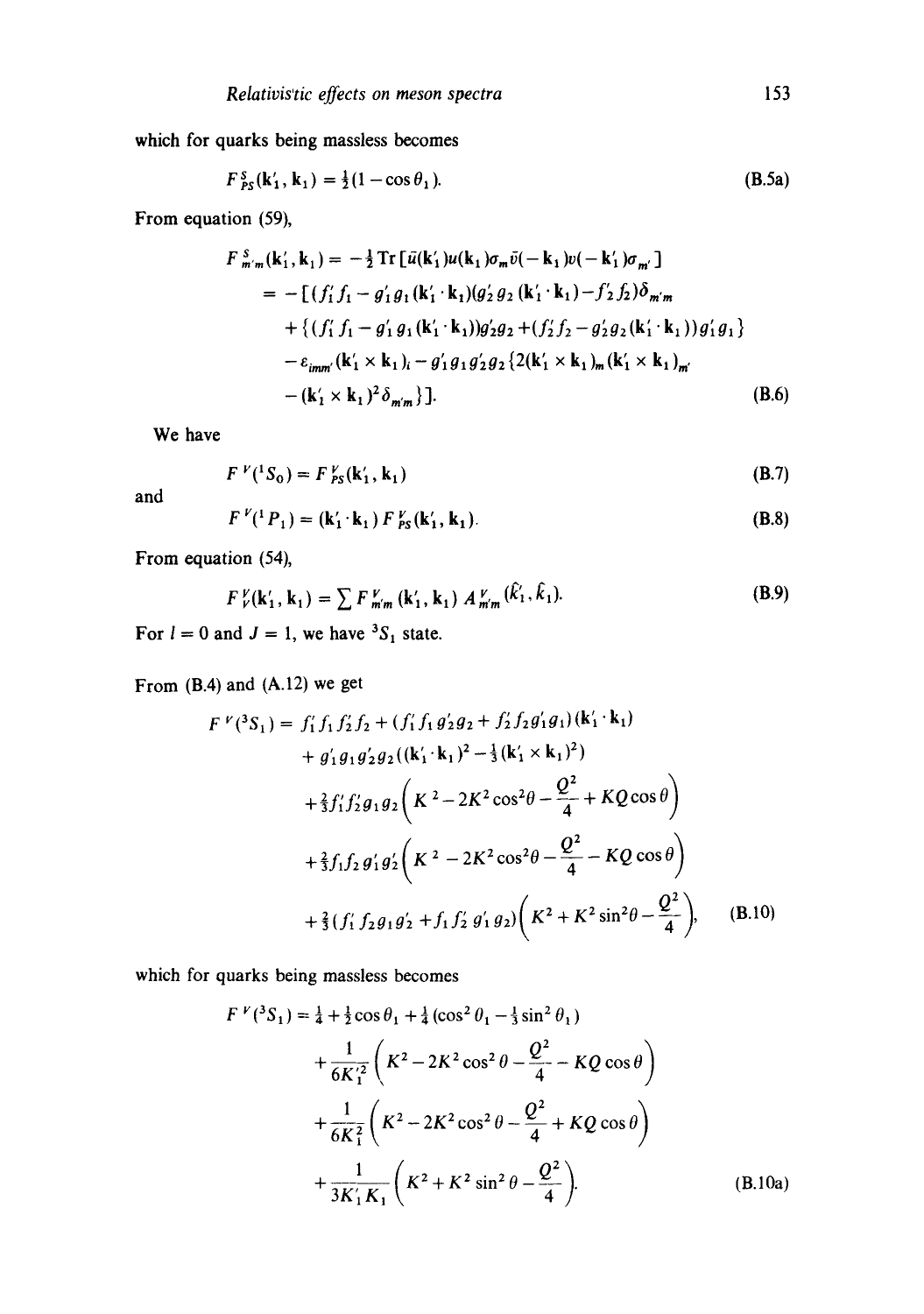In the non-relativistic limit and equal mass case,

$$
F^{\nu}({}^{3}S_{1}) = 1 + \frac{K^{2}}{m^{2}} - \frac{K^{2}\cos^{2}\theta}{m^{2}} - \frac{5}{12m^{2}}Q^{2}.
$$
 (B.11)

For  $l = 1$  and  $J = 0$ , we have <sup>3</sup> $P_0$  state. From (B.4) and (A.13) we have

$$
F^{V} = ({}^{3}P_{0}) = f'_{1}f_{1}f'_{2}f_{2}(\mathbf{k}'_{1} \cdot \mathbf{k}_{1}) + (f'_{1}f_{1}g'_{2}g_{2} + f'_{2}f_{2}g'_{1}g_{1} + 2f'_{1}f_{2}g_{1}g'_{2}
$$
  
+2f'\_{1}f'\_{2}g'\_{1}g\_{2})(K'\_{1}K\_{1})^{2} + g'\_{1}g\_{1}g'\_{2}g\_{2}(K'\_{1}K\_{1})^{2}(k'\_{1} \cdot \mathbf{k}\_{1})  
-2(f'\_{1}f'\_{2}g\_{1}g\_{2}K\_{1}^{2} + f\_{1}f\_{2}g'\_{1}g'\_{2}K\_{1}^{2})(\hat{q} \cdot \mathbf{k}\_{1})(\hat{q} \cdot \mathbf{k}'\_{1}). \t\t(B.12)

**For quarks being massless, this becomes,** 

$$
F^V(^3P_0) = \left\{ \frac{1}{4} (1 + \cos \theta_1)^2 + \frac{2K^2 \sin^2 \theta}{4} \left( \frac{1}{K_1^2} + \frac{1}{K_1'} \right) \right\} \left( K^2 - \frac{Q^2}{4} \right)
$$
  
+  $\left( \frac{1}{2K_1'^2} + \frac{1}{K_1' K_1} \right) K^2 Q^2 \sin^2 \theta + \frac{1}{2} \left( \frac{1}{K_1'^2} - \frac{1}{K_1^2} \right)$   
×  $\left( K^3 Q \sin^2 \theta \cos \theta - \frac{K^2 Q^2 \sin^2 \theta}{2} \right)$   
+  $\frac{1}{4K_1'^2 K_1^2} \left( K^2 - \frac{Q^2}{4} \right) K^2 Q^2 \sin^2 \theta$   
-  $\left( K^2 - \frac{Q^2}{4} \right) + \frac{1}{2K_1' K_1} \left\{ (k_1' \cdot k_1)^2 + K_1'^2 K_1^2 \right\}. \tag{B.12a}$ 

In the non-relativistic limit and equal mass case

$$
F^V(^3P_0) = K^2 + \frac{K^4}{m^2} - \frac{K^4 \cos^2 \theta}{m^2} - \frac{Q^2}{4} + \frac{K^2 Q^2}{m^2}
$$

$$
- \frac{7K^2 Q^2 \cos^2 \theta}{4m^2} + \frac{3Q^4}{16m^2}.
$$
(B.13)

For  $l = 1$ ,  $S = 1$  and  $J = 1$ , we have for  ${}^{3}P_1$  state,

$$
F^{\nu}({}^3P_1) = K_1' K_1 F^{\nu}({\bf k}'_1, {\bf k}_1).
$$

From (B.4) and (A.14) we then have,

$$
F^{\nu}({}^{3}P_{1}) = \frac{3}{2}(\mathbf{k}'_{1} \cdot \mathbf{k}_{1}) F^{\nu}({}^{3}S_{1}) - \frac{1}{2} F^{\rho}_{\nu}({}^{3}P_{0}), \qquad (B.14)
$$

where we have taken,

$$
F_{\nu}^{e}({}^{3}P_{0}) = \sum_{m',m} k'_{1m} k_{1m'} F_{m'm}^{\nu}(\mathbf{k}'_{1}, \mathbf{k}_{1}).
$$
 (B.15)

Hence,

$$
F \, \,^e_{\nu}({}^3P_0) = \left[ \left( f'_1 f_1 + g'_1 g_1 \left( \mathbf{k}'_1 \cdot \mathbf{k}_1 \right) \right) \left( f'_2 f_2 + g'_2 g_2 \left( \mathbf{k}'_1 \cdot \mathbf{k}_1 \right) \right) \right. \\ \left. + 2K^2 \sin^2 \theta \left( f_1 f_2 g'_1 g'_2 + f'_1 f'_2 g_1 g_2 \right) \right] \left( \mathbf{k}'_1 \cdot \mathbf{k}_1 \right)
$$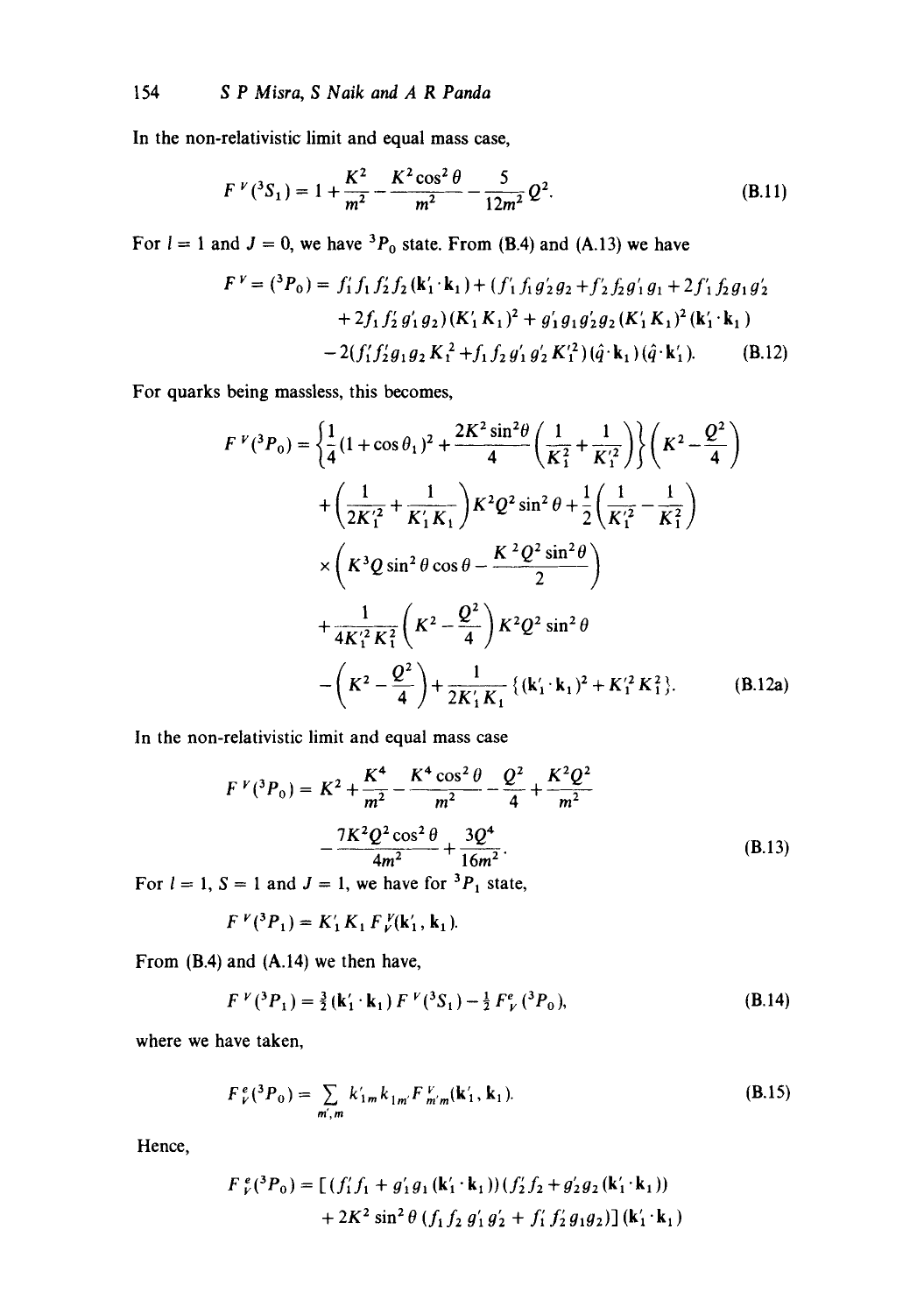*Relativistic effects on meson spectra* 

$$
-\left[ (2f_1f_2g'_1g'_2 + f'_1f_2g_1g'_2 + f_1f'_2g'_1g_2 + f_2f'_2g_1g'_1 + f_1f'_1g_2g'_2)Q^2K^2\sin^2\theta + 2(f'_1f'_2g_1g_2 - f_1f_2g'_1g'_2)\left(K^3Q\sin^2\theta\cos\theta - \frac{K^2Q^2\sin^2\theta}{2}\right) + 2g_1g_2g'_1g'_2\left(K^2 - \frac{Q^2}{4}\right)K^2Q^2\sin^2\theta \right] - 2\left(K^2 - \frac{Q^2}{4}\right)\left\{f_1f_2g'_1g'_2K_1'^2 + f'_1f'_2g_1g_2K_1^2\right\} + (f'_1f_2g_1g'_2 + f_1f'_2g'_1g_2)((k'_1 \cdot k_1)^2 + K_1K_1'^2) - g_1g_2g'_1g'_2\left(K^2 - \frac{Q^2}{4}\right)K^2Q^2\sin^2\theta,
$$
 (B.16)

which for quarks being massless becomes,

$$
F_{V}^{e}(^{3}P_{0}) = \left\{\frac{1}{4}(1+\cos\theta_{1})^{2} + \frac{K^{2}\sin^{2}\theta}{2}\left(\frac{1}{K_{1}^{2}} + \frac{1}{K_{1}^{2}}\right)\right\}\left(K^{2} - \frac{Q^{2}}{4}\right)
$$

$$
- \left\{\left(\frac{1}{2K_{1}^{2}} + \frac{1}{K_{1}^{2}K_{1}}\right)K^{2}Q^{2}\sin^{2}\theta + \frac{1}{2}\left(\frac{1}{K_{1}^{2}} - \frac{1}{K_{1}^{2}}\right)
$$

$$
\times \left(K^{3}Q\sin^{2}\theta\cos\theta - \frac{K^{2}Q^{2}\sin^{2}\theta}{2}\right)
$$

$$
+ \frac{3}{4K_{1}^{2}K_{1}^{2}}\left(K^{2} - \frac{Q^{2}}{4}\right)K^{2}Q^{2}\sin^{2}\theta\right\} - \left(K^{2} - \frac{Q^{2}}{4}\right)
$$

$$
+ \frac{1}{2K_{1}^{2}K_{1}}\{(k_{1}^{2} \cdot k_{1})^{2} + K_{1}^{2}K_{1}^{2}\}.
$$
 (B.16a)

In the non-relativistic limit and equal mass case,

$$
F^V(^{3}P_{1}) = K^{2} + \frac{K^{4}}{m^{2}} - \frac{K^{4} \cos^{2} \theta}{m^{2}} - \frac{Q^{2}}{4} + \frac{K^{2} Q^{2}}{6m^{2}}
$$

$$
- \frac{3K^{2} Q^{2} \cos^{2} \theta}{4m^{2}} + \frac{Q^{4}}{16m^{2}}.
$$
(B.17)

For  $l = 1$ ,  $S = 1$  and  $J = 2$ , we have  ${}^{3}P_{2}$  state.

From  $(B.4)$  and  $(A.15)$  we get

$$
F^{\nu}({}^{3}P_{2}) = \frac{9}{10}(\mathbf{k}'_{1} \cdot \mathbf{k}_{1}) F^{\nu}({}^{3}S_{1}) - \frac{1}{15} F^{\nu}({}^{3}P_{0}) + \frac{3}{10} F^{\,e}_{\nu}({}^{3}P_{0}). \tag{B.18}
$$

In the non-relativistic limit and equal mass case

$$
F^{V}({}^{3}P_{2}) = K^{2} + \frac{K^{4}}{m^{2}} - \frac{K^{4}\cos^{2}\theta}{m^{2}} - \frac{Q^{2}}{4} - \frac{7K^{2}Q^{2}}{5m^{2}} + \frac{19K^{2}Q^{2}\cos^{2}\theta}{20m^{2}} + \frac{9Q^{4}}{80m^{2}}.
$$
 (B.19)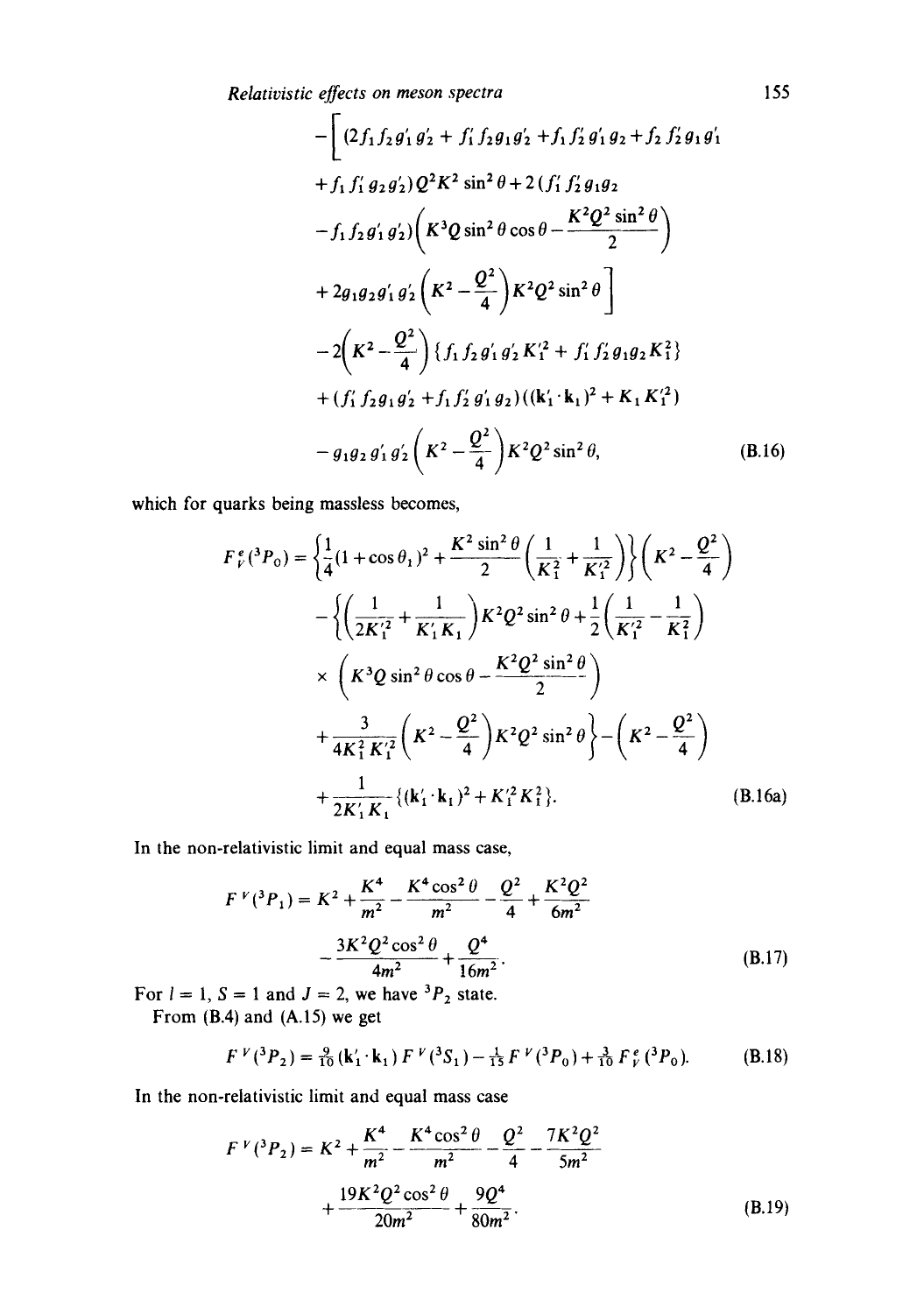Similarly for scalar exchange,

$$
FS(1S0) = FSPS(\mathbf{k}'_1, \mathbf{k}_1)
$$
 (B.20)

and

$$
F^{s}({}^{1}P_{1}) = (\mathbf{k}'_{1} \cdot \mathbf{k}_{1}) F^{s}({}^{1}S_{0}).
$$
\n(B.21)

Also, we have

$$
F_{\nu}^{S}(\mathbf{k}'_{1}, \mathbf{k}_{1}) = \sum_{m'm} A_{m'm}^{\nu}(\mathbf{k}'_{1}, \mathbf{k}_{1}) F_{m',m}^{S}(\mathbf{k}'_{1}, \mathbf{k}_{1})
$$
 (B.22)

Combining (B.6) and (A.12) we get,

$$
F^{s}(^{3}S_{1}) = f'_{1} f_{1} f'_{2} f_{2} - (f'_{2} f_{2} g'_{1} g_{1} + f'_{1} f_{1} g'_{2} g_{2}) (\mathbf{k}'_{1} \cdot \mathbf{k}_{1})
$$
  
+  $g'_{1} g_{1} g'_{2} g_{2} (\mathbf{k}'_{1} \cdot \mathbf{k}_{1})^{2} - \frac{1}{3} g'_{1} g_{1} g'_{2} g_{2} K^{2} Q^{2} \sin^{2} \theta,$  (B.23)

which for quarks being massless becomes,

$$
F^{s}({}^{3}S_{1}) = \frac{1}{4} - \frac{1}{2}\cos\theta_{1} + \frac{1}{4}\left(\cos^{2}\theta_{1} - \frac{1}{3}\sin^{2}\theta_{1}\right).
$$
 (B.23a)

In the non-relativistic limit

$$
F^{s}(^{3}S_{1}) = 1 - \frac{K^{2}}{m^{2}}.
$$
 (B.24)

From (B.6) and (A.13),

$$
F^{s}({}^{3}P_{0}) = \left[\left\{(f'_{1} f_{1} - g'_{1} g_{1}(\mathbf{k}'_{1} \cdot \mathbf{k}_{1})) (g'_{2} g_{2}(\mathbf{k}'_{1} \cdot \mathbf{k}_{1}) - f'_{2} f_{2})\right\} (\mathbf{k}'_{1} \cdot \mathbf{k}_{1}) + \left\{(f'_{1} f_{1} - g'_{1} g_{1}(\mathbf{k}'_{1} \cdot \mathbf{k}_{1})) g'_{2} g_{2} + (f'_{2} f_{2} - g'_{2} g_{2}(\mathbf{k}'_{1} \cdot \mathbf{k}_{1}))\right\} K^{2} Q^{2} \sin^{2} \theta + g'_{1} g_{1} g'_{2} g_{2}(\mathbf{k}'_{1} \cdot \mathbf{k}_{1}) K^{2} Q^{2} \sin^{2} \theta],
$$
\n(B.25)

which for quark mass being zero becomes,

$$
F^{s}({}^{3}P_{0}) = -\left[ -\frac{1}{4}(1-\cos\theta_{1})^{2}\left(K^{2} - \frac{Q^{2}}{4}\right) + \frac{1}{2}K'_{1}K_{1}\sin^{2}\theta\left(1 - \frac{\cos\theta_{1}}{2}\right) \right].
$$
 (B.25a)

In the non-relativistic limit

$$
F^{s}({}^{3}P_{0}) = K^{2} - \frac{K^{4}}{m^{2}} - \frac{Q^{2}}{4} - \frac{K^{2}Q^{2}}{4m^{2}} + \frac{K^{2}Q^{2}\cos^{2}\theta}{2m^{2}}.
$$
 (B.26)

From (B.6) and (A.14) we get

$$
F^{s}({}^{3}P_{1}) = \frac{3}{2}(\mathbf{k}'_{1} \cdot \mathbf{k}_{1}) F^{s}({}^{3}S_{1}) - \frac{1}{2} F_{s}^{e}({}^{3}P_{0}), \qquad (B.27)
$$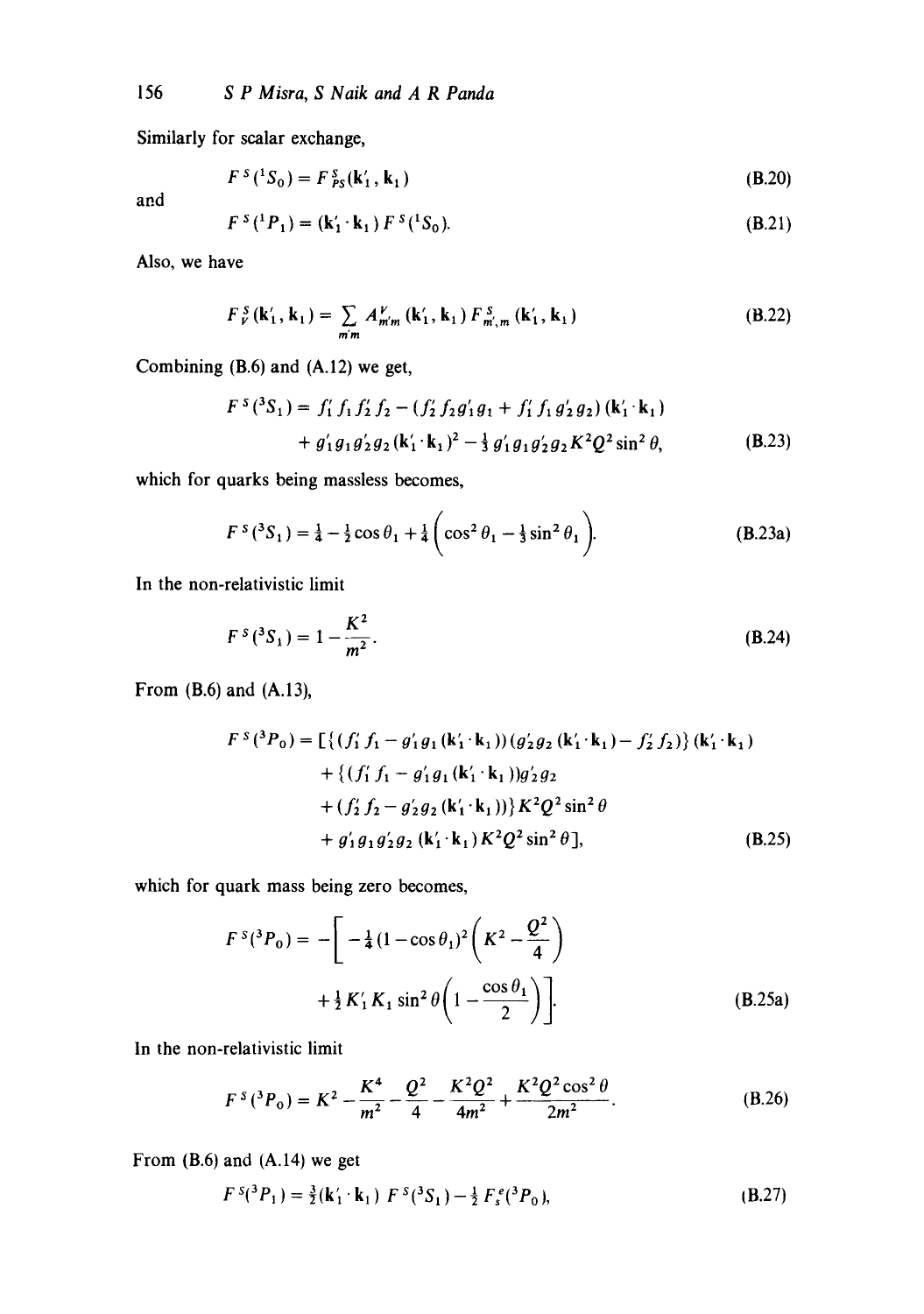where

$$
F_{s}^{e}(^{3}P_{0}) = \sum_{m',m} k'_{1m} k_{1m'} F_{m'm}^{s}(k'_{1}, k_{1}).
$$
\n(B.28)  
\n
$$
= -\left[\left\{(f'_{1} f_{1} - g'_{1} g_{1}(k'_{1} \cdot k_{1})) (g'_{2} g_{2}(k'_{1} \cdot k_{1}) - f'_{2} f_{2})\right\}(k'_{1} \cdot k_{1}) - \left\{(f'_{1} f_{1} - g'_{1} g_{1}(k'_{1} \cdot k_{1})) g'_{2} g_{2} + (f'_{2} f_{2} - g'_{2} g_{2}(k'_{1} \cdot k_{1})) g'_{1} g_{1}\right\} \times K^{2} Q^{2} \sin^{2} \theta + g'_{1} g_{1} g'_{2} g_{2}(k'_{1} \cdot k_{1}) K^{2} Q^{2} \sin^{2} \theta],
$$
\n(B.29)

which for quark mass being zero becomes

$$
F_s^e(^3P_0) = -\left[ \ -\frac{1}{4}(1-\cos\theta_1)^2 \left(K^2 - \frac{Q^2}{4}\right) \ -\frac{1}{2}K_1'K_1\sin^2\theta_1\left(1 - \frac{3}{2}\cos\theta_1\right) \right].
$$
 (B.29')

**In the non-relativistic limit** 

$$
F^{s}({}^{3}P_{1}) = K^{2} - \frac{K^{4}}{m^{2}} - \frac{Q^{2}}{4} + \frac{K^{2}Q^{2}\cos^{2}\theta}{4m^{2}}.
$$
 (B.30)

From (B.6) and **(A.15)** we get

$$
F^{s}(^{3}P_{2}) = \frac{9}{10} (\mathbf{k}'_{1} \cdot \mathbf{k}_{1}) F^{s}(^{3}S_{1}) - \frac{1}{5} F^{s}(^{3}P_{0}) + \frac{3}{10} F_{s}^{e}(^{3}P_{0}).
$$
 (B.31)

**In the non-relativistic limit,** 

$$
F^{s}({}^{3}P_{2}) = K^{2} - \frac{K^{4}}{m^{2}} - \frac{Q^{2}}{4} + \frac{K^{2}Q^{2}}{2m^{2}} - \frac{K^{2}Q^{2}\cos^{2}\theta}{4m^{2}}.
$$
 (B.32)

## **References**

Bardeen W A, Charnowicz M S, Drell S D, Weinstein M and Yan T M 1975 *Phys. Rev.* DII 1904 Barik N and Jena S N 1981 *Phys. Rev.* D22 1704

Bereteskii V B, Lifshitz E M and Pitaevski V 1971 *Relativistic quantum theory* (Oxford: Pergamon) p. 280

Biswai K and Misra S P 1982 *Phys. Rev.* D26 1175

Bhaduri R and Brack M 1982 *Phys. Rev.* D25 1443

Buchmuller V, Grunberg G and Tye S H H 1980 *Phys. Rev. Lett.* 45 103

Caswell W E and Lepage G P 1978 *Phys. Rev.* At8 810

Davydov A S 1968 *Quantum mechanics* (Oxford: Pergamon)

Eichten E, Gottfried K, Kinoshita T, Lane K D and Yan T M 1978 *Phys. Rev.* DI7 3090

Gupta S N and Radford S F 1982 *Phys. Rev.* D25 2690, 3430

Gupta S N, Radford S F and Repko W 1982 *Phys. Rev.* D26 3305

Gupta V 1977 *Advances in high energy physics* (Bombay: TIFR) p. 73

Marciano W and Pagels H 1978 *Phys. Rep.* C36 137

Martin A 1980 *Phys. Lett.* B93 338

Misra S P 1978 *Phys. Rev.* D18 1661, 1673

Misra S P 1980 *Phys. Rev.* D21 1231

Misra S P 1985 ICTP Preprint No. IC/85/89 (to appear in SAPP Proceedings, Bangalore)

Misra S P and Panda A R 1980 *Phys. Rev.* D21 3094